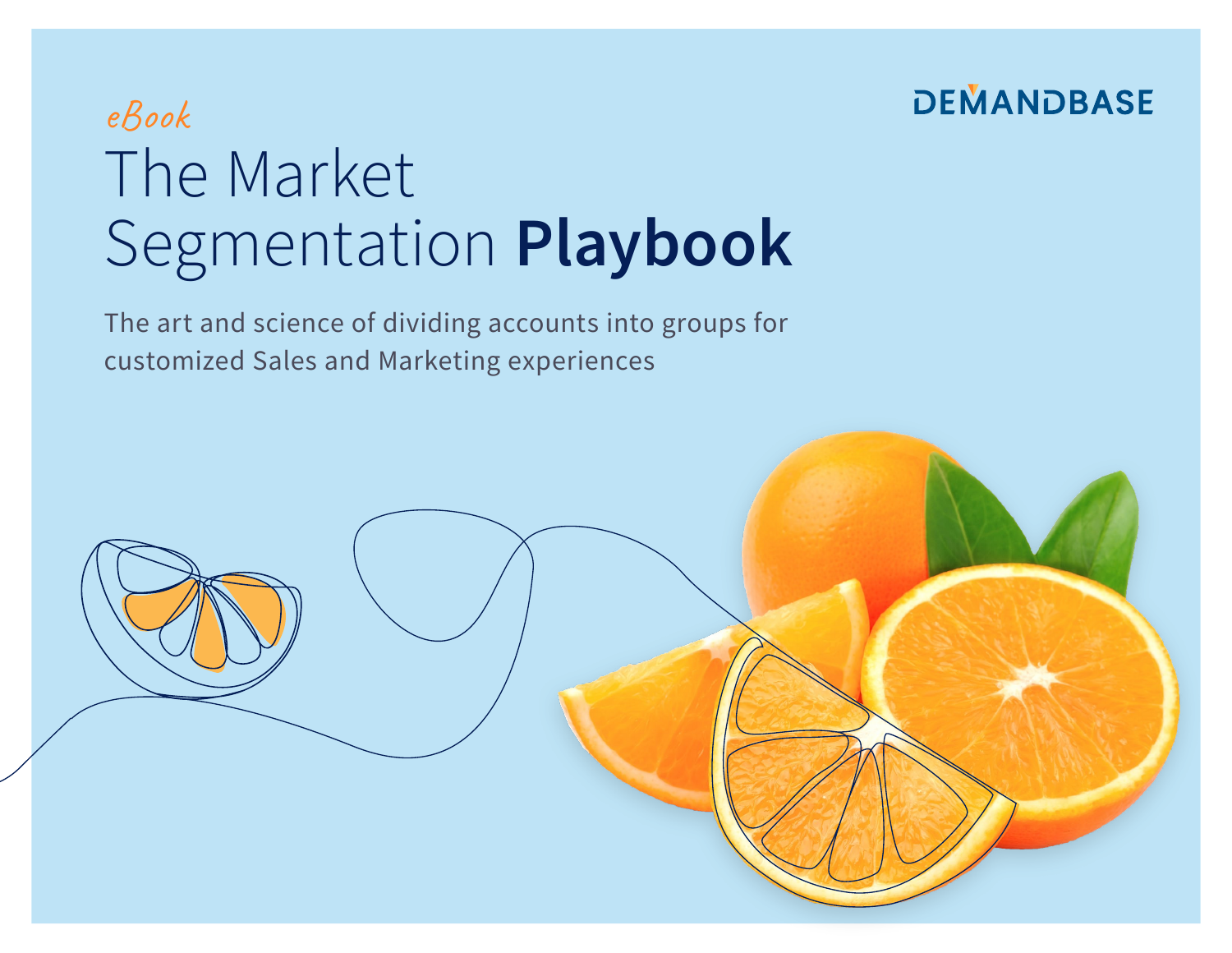## Explore Table of **Contents**

#### **I. Introduction** [..................................................](#page-2-0) **3**

- Use precision, not paint rollers
- A note on harnessing technology
- Let's dig in

## **[II. Your Target Account List](#page-4-0)** ............................ **5**

- Start with your existing list
- The different segments of a market
- Expand and maintain your TAL
- The three methods for identifying target accounts
- Checklist: Identify your target accounts

### **[III. Build Your Segments](#page-11-0)** ............................ **12**

- A brief history of segmentation
- Market segmentation begets personalization
- The sweet spot of segmentation
- Common segmentation approaches
- Simple, multi-attribute, and advanced segmentation
- Segments prioritized
- Checklist: Vet your segmentation approach

## **DEMANDBASE**

### **[IV. Campaigns Based on Behavior Segmentation](#page-20-0)**... **21**

- Behavioral data for journey-aligned campaigns
- The three types of behavioral data you can leverage
- Orchestration based on website behaviors
- Final thoughts on why behavioral data is so important

### **[V. Six Best Practices for Segmentation](#page-25-0)** ................... **26**

- Practice total TAL management
- Be smart about segmentation
- Lean on intent
- Deliver timely, relevant messages
- Deliver insights to Sales in real time
- View your strategy from an account-based lens

#### **[VI. Keep Your Eye on the Prize](#page-28-0)** ................................. **29**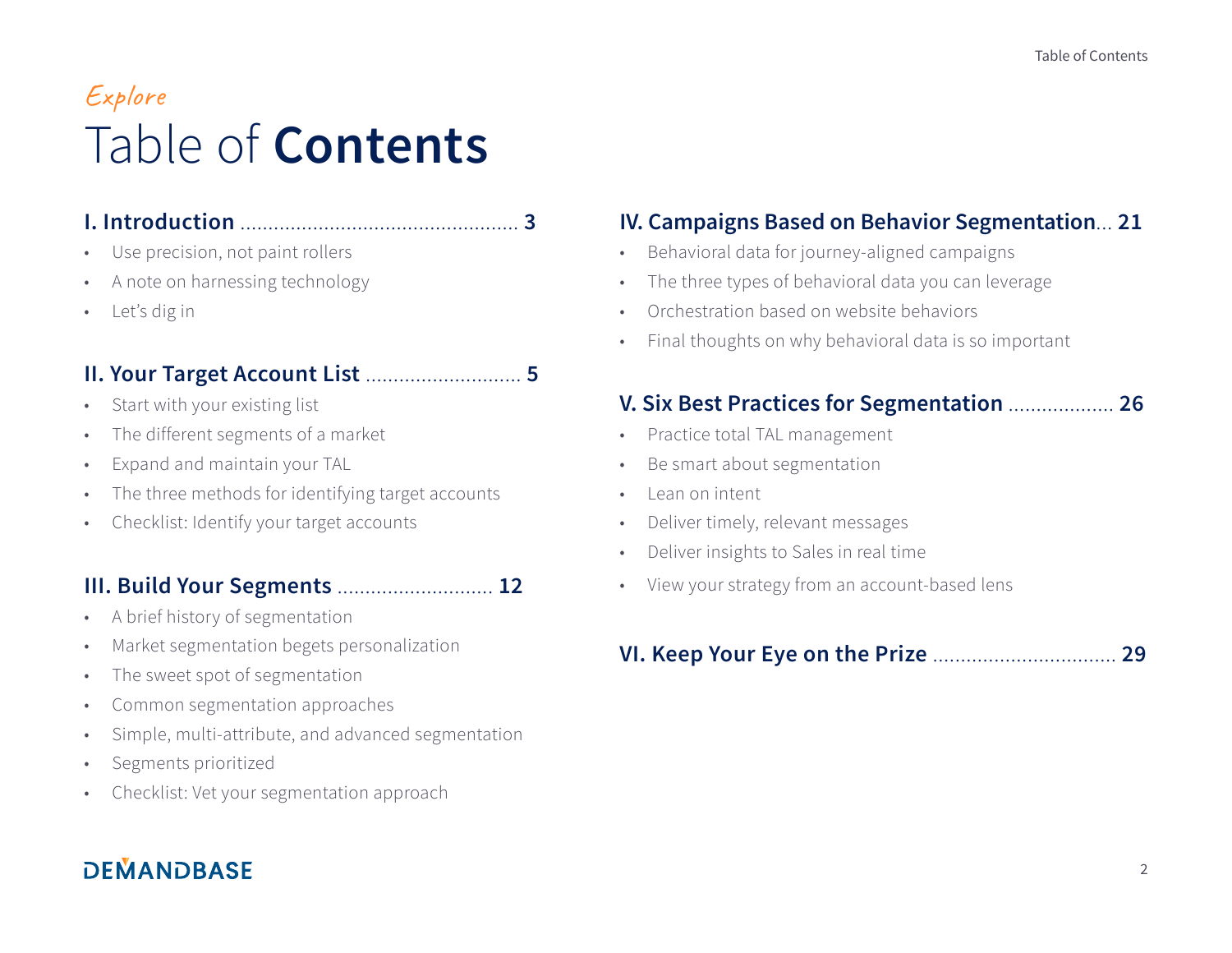## <span id="page-2-0"></span>Get ready! Introduction

### **Use precision brushes, not paint rollers**

You could attempt to paint a masterpiece using a paint roller. But why would you? You would want precise paintbrushes to get to the finer details, right?

The same could be said about attempting to pull off a Marketing strategy with no particular audience in mind. Applying broad strokes to penetrate an indiscriminate set of buyers might be quick and easy. But you'd be expending resources on people who aren't in-market to buy and aren't qualified to buy what you have to offer.

Put down that albatross of a paint roller and grab hold of a precision detail brush.

When you're more precise in your application—focusing on the specific audiences that show a demonstrated interest in your product or service—you're likely to accomplish more successful (and pleasing) results.

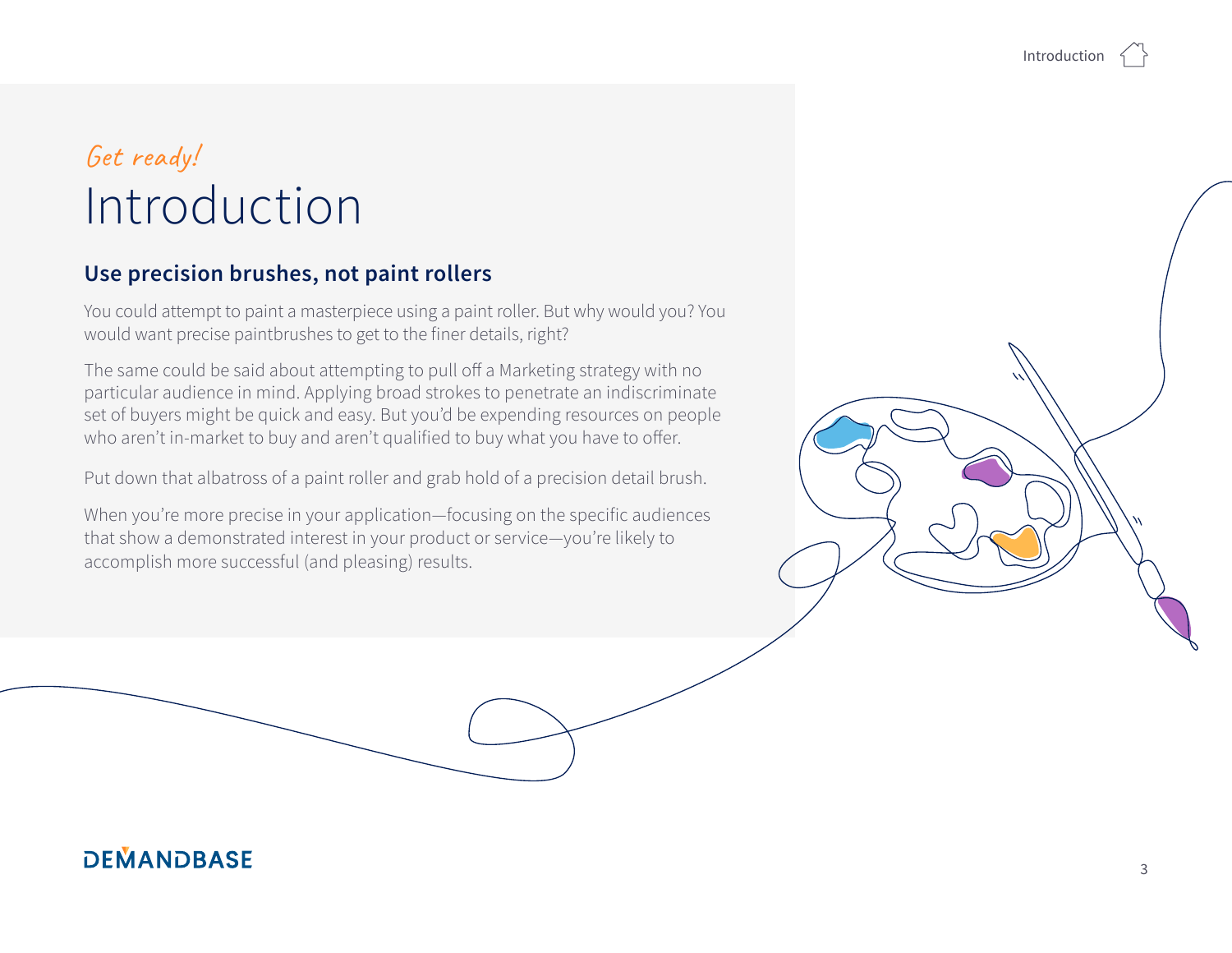#### **Let's dig in**

A state-of-the-art ABM practice calls for identifying target accounts using firmographics, predictive analytics, and behavioral data. And we can use some of the same data characteristics to segment our list of accounts into more focused audiences.

Strategic audiences are an essential component of your overall Marketing and Sales strategy, driving prodigious ABM success and, most importantly, impacting the bottom line.

In Sections 2 and 3 (**Your Target Account List** and **Build Your Segments**), we address how to build a list of initial target

accounts, bring it to maturity, and divide it into a number of smaller audiences.

Then, in Section 4, **Campaigns Based on Behavior Segmentation**, we dive deeper into using behavior-based data for building targeted audiences.

We wrap up in Sections 5 and 6 (**Six Best Practices for Segmentation** and **Closing Thoughts**) with tips to build a topnotch segmentation strategy and some final inspiration to keep your eyes on the prize.

## A note on harnessing technology

Recent advancements in actionable artificial intelligence (AI) and machine learning have opened new capabilities for our Advertising, Marketing, and Sales programs.

of firmographic data, predictive analytics, and behavioral data. By leveraging these data signals, we can build segmented<br>audiences and align our messaging to milestones in the customer journey.<br>And the signals, we can bui Today, we can set our sights higher–engaging the right accounts with the right content at the right time by using the power audiences and align our messaging to milestones in the customer journey.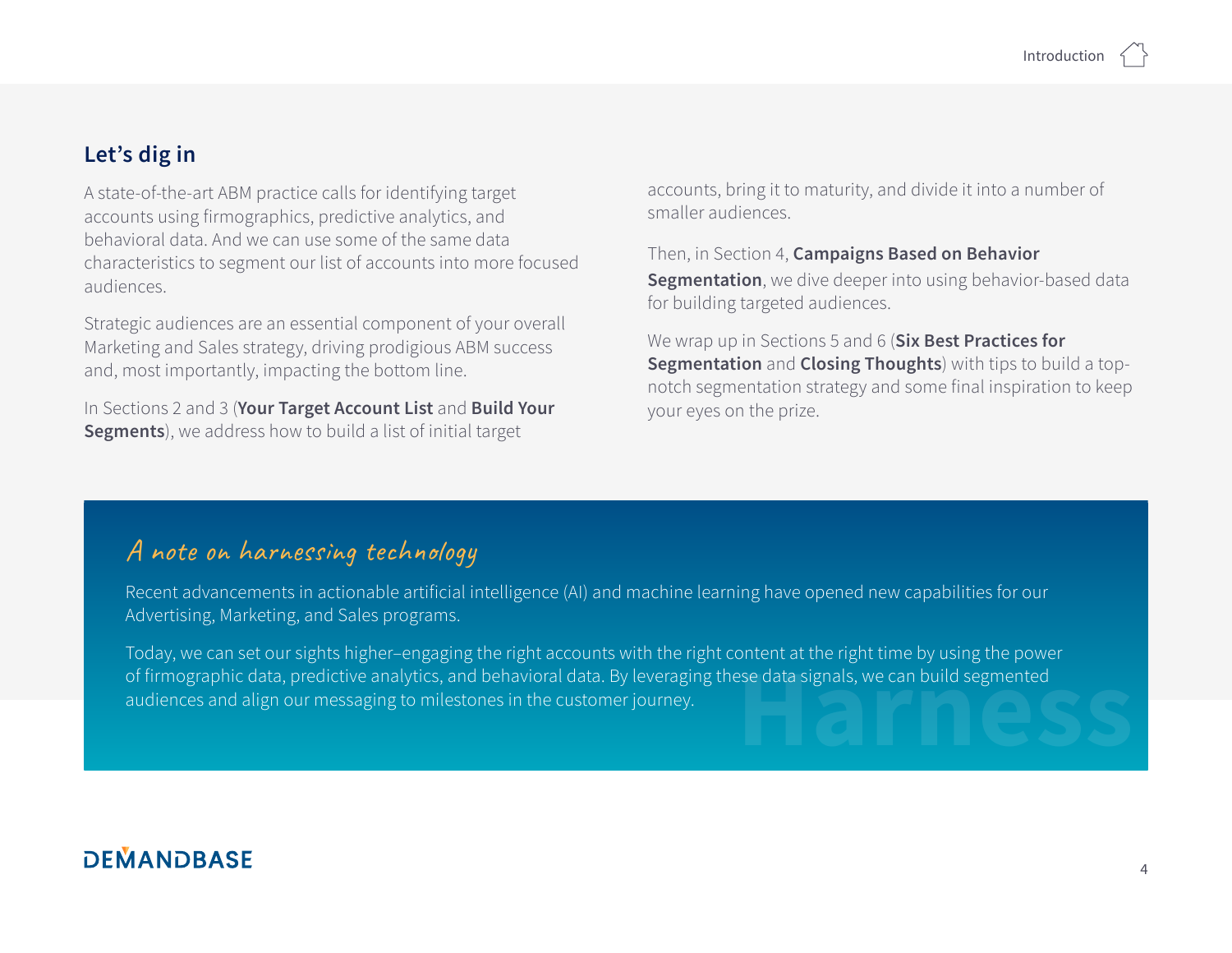## <span id="page-4-0"></span>Identify Your Target **Account List**

Before you can identify your segmented audiences, you'll first need to build your Target Account List (TAL), which are the accounts that are truly worth pursuing and the group of accounts on which Sales and Marketing will focus all of their outbound efforts.

Focusing on the right accounts makes all the difference between building an efficient ABM strategy and spending time and resources on companies that will never buy from you. Your list of accounts is layered. The deeper you get, the more targeted your audience.

Give your TAL a name. This list will be the unifying force in your company, helping your revenue teams work together for a common goal.

Once you establish your TAL, you can identify your most valuable prospects, which you can segment into smaller audiences. Your segmented audiences can represent more granular opportunities, like accounts that are active in the Sales cycle or customers to whom you can upsell.

 $35%$ <br>According to Forrester, 35 percent of marketers say they suffer from inaccurate targeting. Establishing a thoroughly vetted TAL in your ABM strategy will help you dominate your B2B.



## Start with your existing list

The good news is that revenue teams innately understand the value of addressing key audiences, and your organization likely isn't pursuing your total addressable market (TAM) with its eyes closed. You probably already have a list of "named accounts" or "strategic accounts" to which you want to sell.

This is a great place to start. You can create your initial TAL using these accounts. Later, you can increase the size of your TAL to include a greater scope of accounts that represent your best opportunities, and then segment it deeper<br>for your key accounts.<br>**Listing the set of the set of the set of the set of the set of the set of the set of the set of the set of th**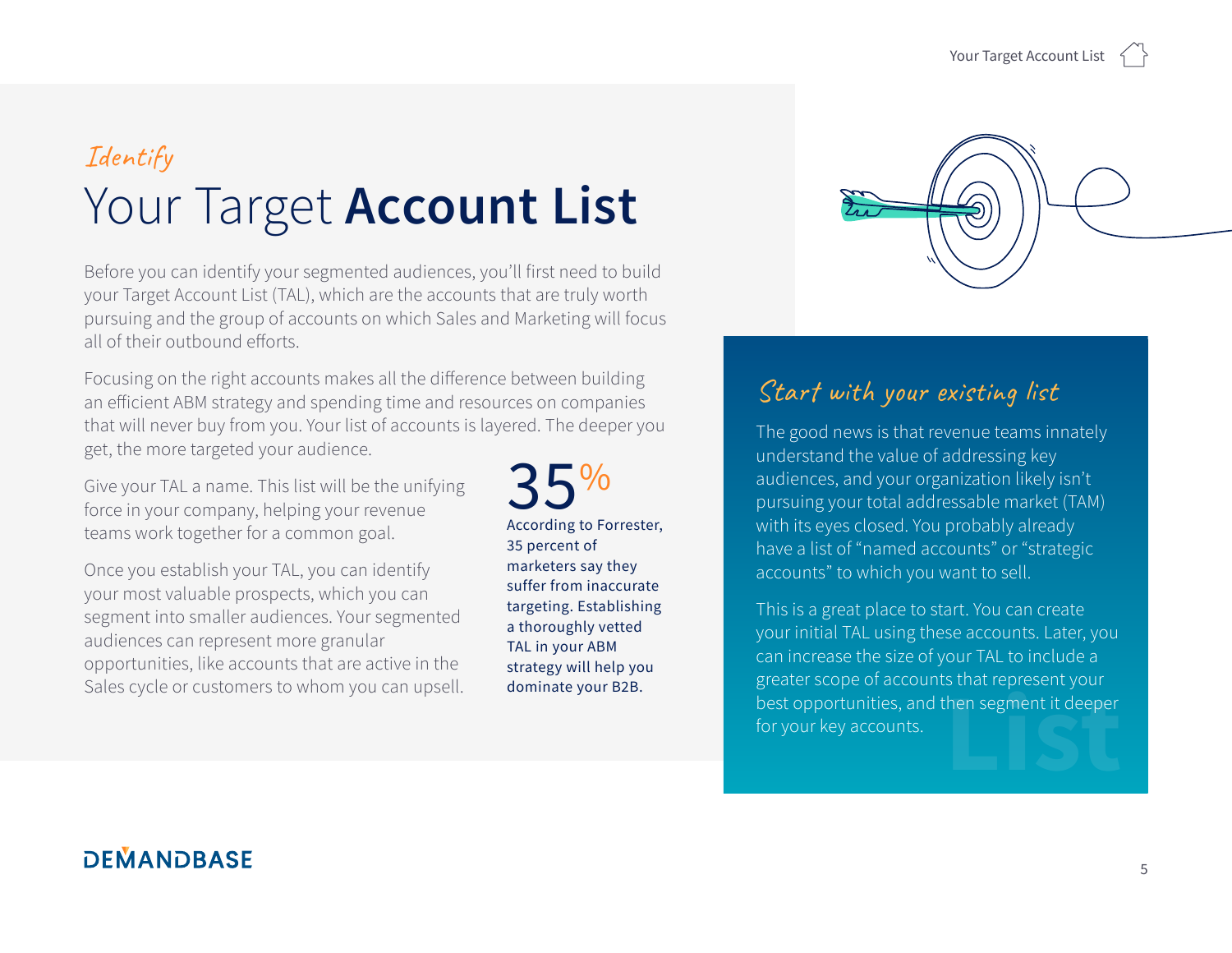#### **The different segments of a market**

Within your total addressable market (TAM) there are five segments, which each get smaller and smaller in size.

While the accounts in your Target Market are those that fit your customer profile, this list is too large to address in a meaningful way. When you narrow your focus on your Target Accounts and the smaller segments, you identify the accounts that are worth pursuing and that you can pursue properly.

Focusing on the right audience is the cornerstone of Account-Based Marketing. When revenue teams address their market through segmentation, they can build a B2B program that's a stroke of genius.

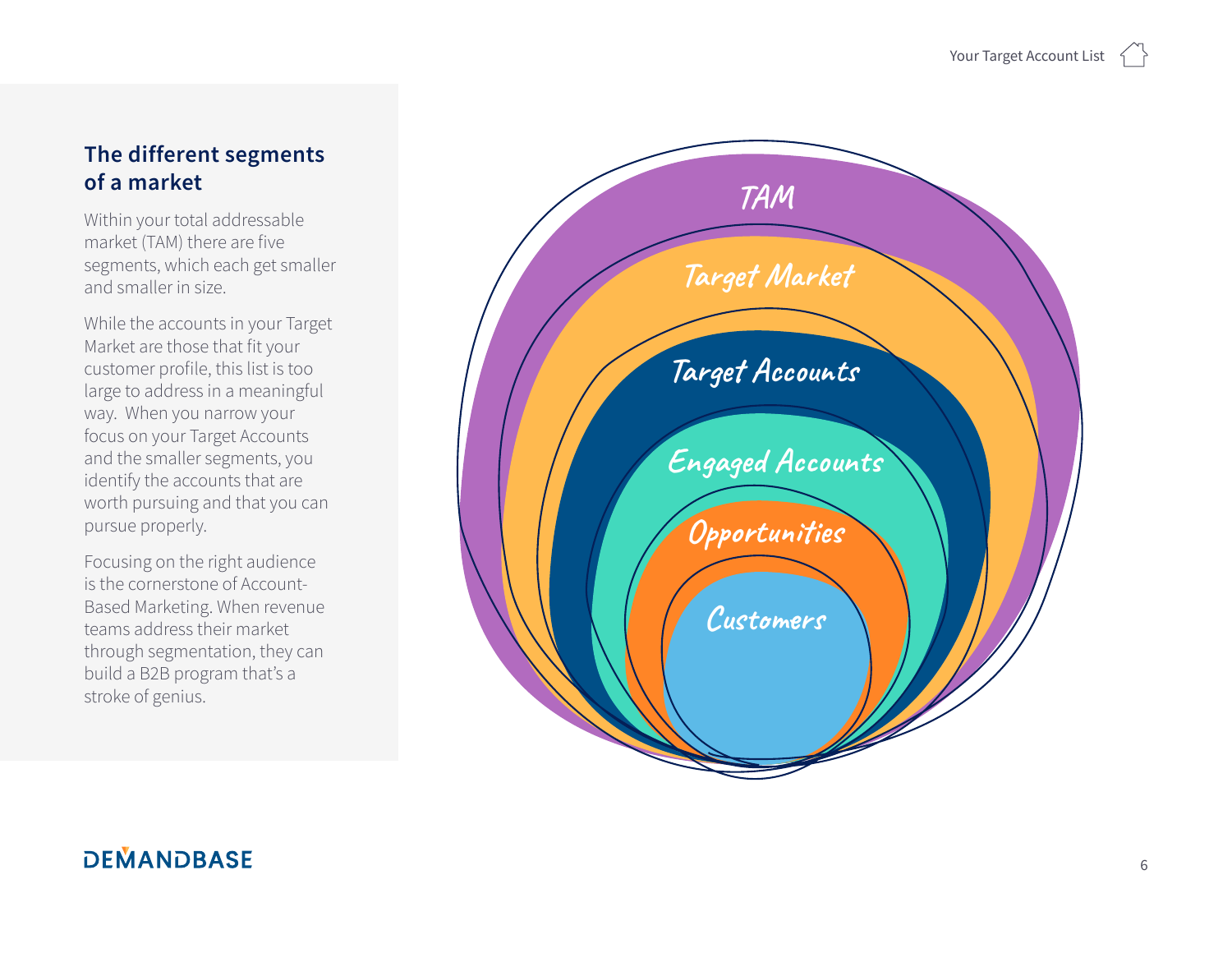#### **Expand and maintain your TAL**

As your ABM practice matures and your business changes, you'll want to expand your initial TAL to include more than just your strategic accounts. How big your list should be depends on factors like the length of your sales cycle and how many Sales reps you have. It's unique to your business. Use our modeler to [calculate your ideal TAL size](https://www.demandbase.com/target-account-list-calculator/).

Grow your list carefully and deliberately over time. As you progress, your list should get larger, and more of your revenue should come from it. You don't want to miss out on new opportunities, but you also don't want to stuff your list with too many unqualified accounts. Yuck.

## Give Sales teams the right tools

At Demandbase, we give our Sales teams the ability to add or disqualify accounts on the TAL through our CRM platform. The enterprise team can add up to 15 accounts, and our mid-market team can add up to 30. We audit their changes to make sure we don't stuff the TAL with accounts that shouldn't be there.

#### **Three methods for identifying target accounts**

You can use three methods to update your TAL: ideal customer profiling, predictive modeling, and behavior-based targeting. When the time comes, you can use any of these methods alone or in combination.

#### **1. Ideal customer profile (ICP)**

Ask yourself, who's your best customer? (It's OK, we all have one, and no one else needs to know.) Now, wouldn't it be nice to clone them?

That's what the ideal customer profile (ICP) is all about. It's a set of characteristics that makes up your prototypical company. It factors in experiential information from your Sales reps and firmographics you obtain from your CRM. So the better your data, the more accurate your ICP.

The worksheet on the following pages lists ICP characteristics that are preferred by B2B companies. You can use it to qualify or disqualify any account from your TAL. The end of the worksheet has room for more characteristics you might want to add, reflecting the nuances of your business.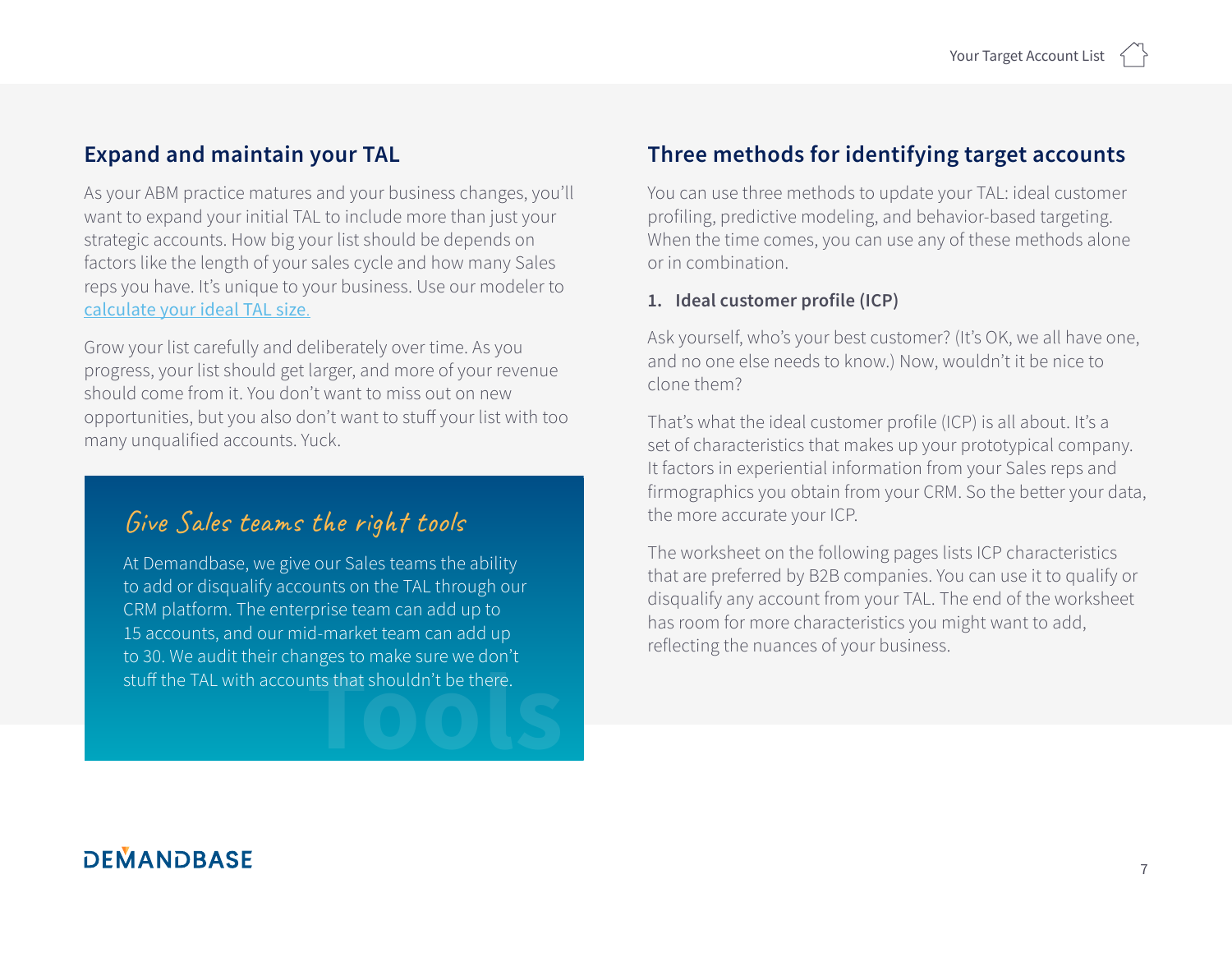#### **2. Predictive analytics**

As we mentioned at the top, the advent of sophisticated technologies has propelled the power of ABM. Through the power of predictive technology, you can identify additional accounts to add to your list without diluting your ABM strategy's success. Predictive analytics can leverage your CRM data to identify your existing accounts' characteristics and then pair that data with algorithms and machine learning to determine the likelihood of future outcomes for other accounts in the market.

Whew, that was a mouthful. Simply put: Predictive analytics can help you identify the companies that are likely to be your best opportunities based on your current outcomes. Better.

One more thing: Predictive analytics tools are data-driven and highly depend on the quality of your CRM data to identify your existing market. You may not be able to identify net-new buyers from the results, but you can generate a valuable list of companies with a propensity to buy.

#### **3. Behavior-based targeting**

Identifying intent and engagement is the most sophisticated way to select your best-fit accounts. And it's ABM's secret sauce for program performance. The most successful B2B teams have figured this out, and their TALs include accounts showing promising behavioral signals across first- and third-party data.

By harnessing real-time ABM data insights, we can build audiences composed of our hottest accounts, using personalization to inform how they discover our brands as soon as they're in-market. And we can drive how they progress along their path to purchase.

*OK. So now that you've got your TAL down, you'll want to start building your segmented audiences. Read on to learn how to pull off segmentation using the insights you've gathered thus far.* 

## A note about smart data

Behavior-based targeting requires good quantitative data, but it doesn't need to come from your CRM. At Demandbase, we've built software that does it more effectively. Our Qualification Score and Pipeline Predict scores use the power of AI and big data to identify and prioritize accounts that matter most. Qualification Score helps identify accounts that fit your ICP, while Pipeline built software that does it more effectively. Our Qualification Score and Pipeline Predict scores use the power of AI and big data<br>to identify and prioritize accounts that matter most. Qualification Score helps identify ac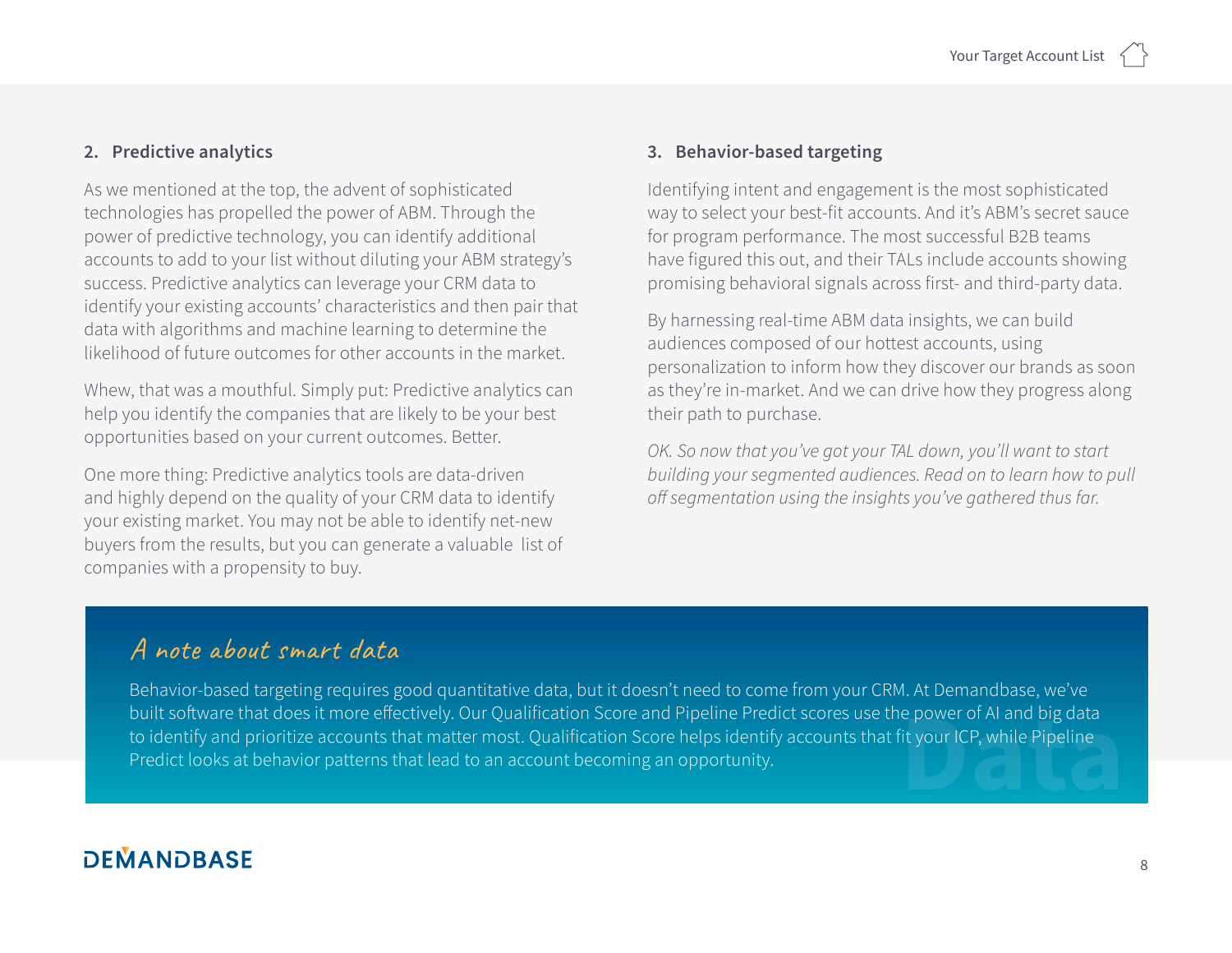#### **Checklist: Identify your target accounts**

There are three methods you can use to update your Target Account List (TAL): ideal customer profiling, predictive modeling, and behavior-based targeting. When the time comes, you can use any of these methods alone or in combination.

#### **Section 1: Common ICP considerations**

This worksheet lists ICP characteristics that are preferred by B2B companies. You can use it to qualify or disqualify an account from your TAL. At the end of the worksheet, there's room for more characteristics you might want to add, which reflect the nuances of your business.

The account's qualification score is at least the minimum required.

| Yes                                                 | No | Account score: |                       | Ideal range: |  |
|-----------------------------------------------------|----|----------------|-----------------------|--------------|--|
| The account is not already a customer.<br>Yes       | No |                |                       |              |  |
| They are within the ideal size and industry.<br>Yes | No |                |                       |              |  |
| Industry:                                           |    |                | Ideal industry:       |              |  |
| Annual revenue:                                     |    |                | Ideal annual revenue: |              |  |
| Employee size:                                      |    |                | Ideal employee size:  |              |  |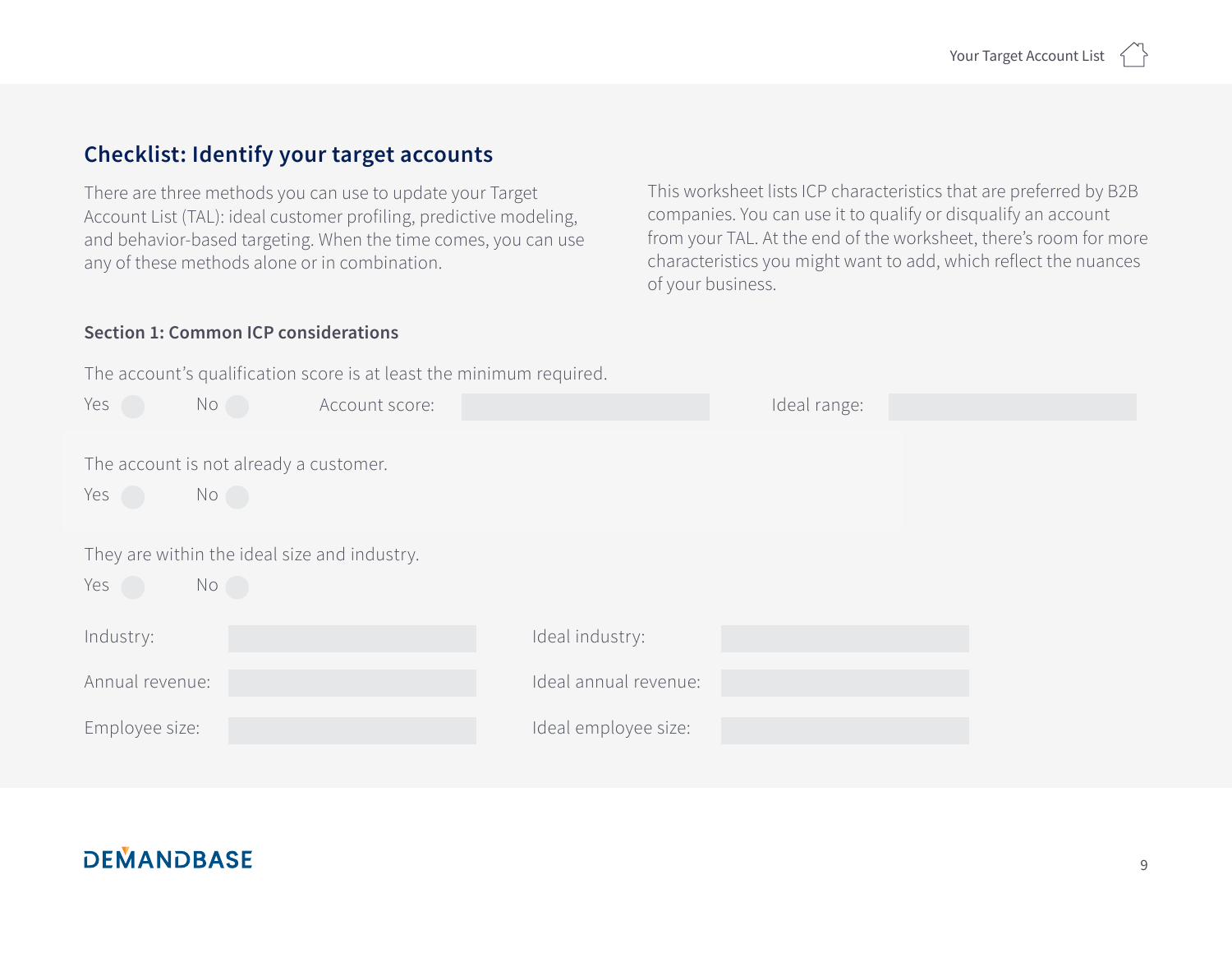Your services align with the account's strategic direction.

There are no recent marketplace shifts that would

Yes No

disqualify the account.

Yes No

Yes No

Other:

#### **Section 1: Common ICP considerations (cont.)**

Your services align with the account's business objectives and goals.

Yes No

You provide a product, solution, or service that the business needs.

Yes No

The account is not disqualified by Sales.

Yes No

#### **Section 2: Characteristics that promote brand loyalty**

| Does the business share similar key pain points? |       |                                            |  |  |
|--------------------------------------------------|-------|--------------------------------------------|--|--|
| Yes                                              | $N$ o | Description:                               |  |  |
|                                                  |       |                                            |  |  |
|                                                  |       | Does the business share similar customers? |  |  |
| Yes                                              | No No | Description:                               |  |  |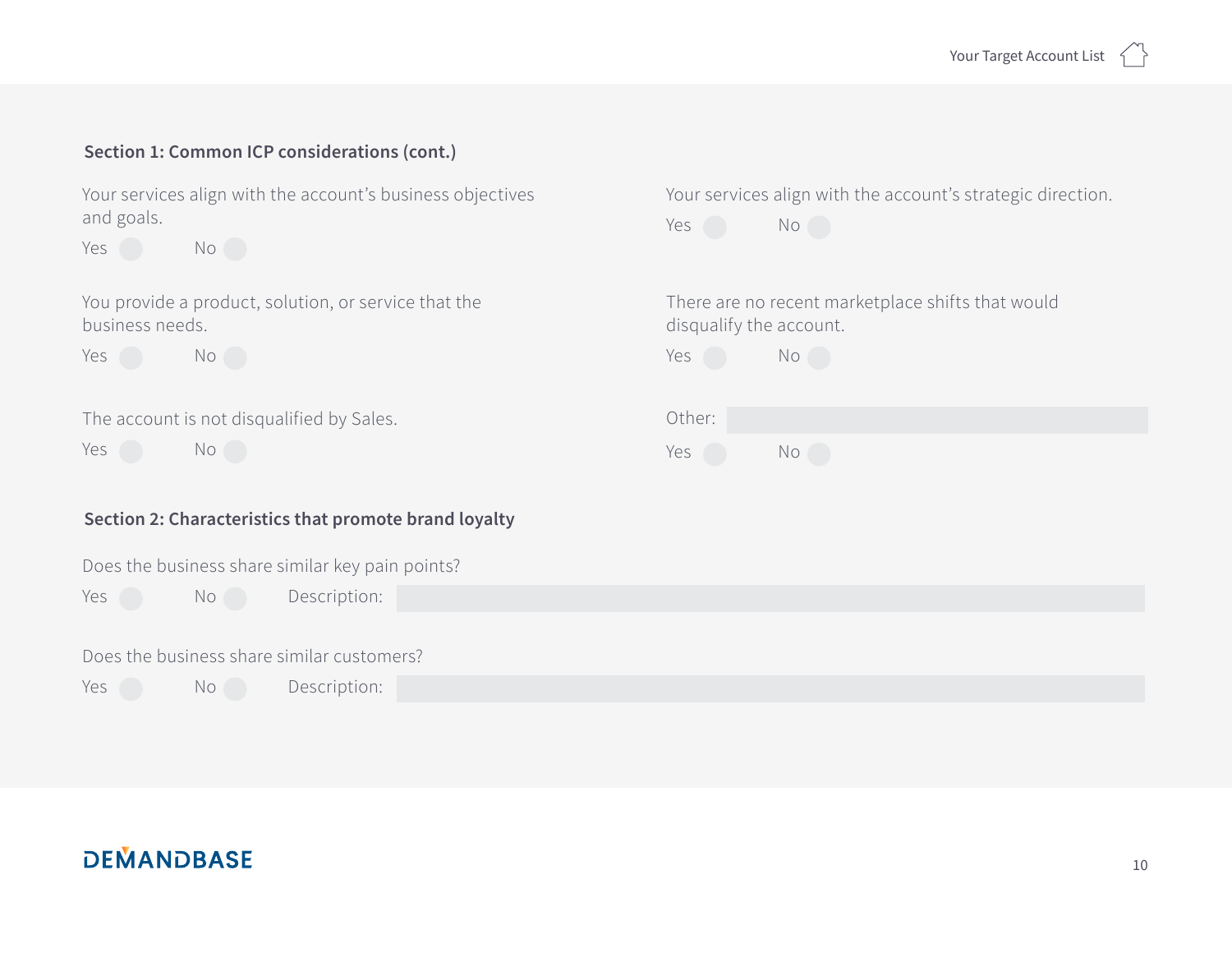#### **Section 2: Characteristics that promote brand loyalty (cont.)**

| Does the business share similar competitors? |       |                                                                            |  |  |
|----------------------------------------------|-------|----------------------------------------------------------------------------|--|--|
| Yes                                          | $N$ o | Description:                                                               |  |  |
|                                              |       |                                                                            |  |  |
|                                              |       | Does the business share similar values and causes?                         |  |  |
| Yes                                          | $N$ o | Description:                                                               |  |  |
|                                              |       |                                                                            |  |  |
|                                              |       | Does the business share similar products and solutions that you own?       |  |  |
| Yes                                          | $N$ o | Description:                                                               |  |  |
|                                              |       |                                                                            |  |  |
|                                              |       | Does the business share similar internal functions, operations, and teams? |  |  |
| Yes a                                        | No    | Description:                                                               |  |  |
|                                              |       |                                                                            |  |  |
| Other?                                       |       |                                                                            |  |  |
| Yes                                          | No    | Description:                                                               |  |  |
|                                              |       |                                                                            |  |  |
| Other?                                       |       |                                                                            |  |  |
| Yes                                          | No    | Description:                                                               |  |  |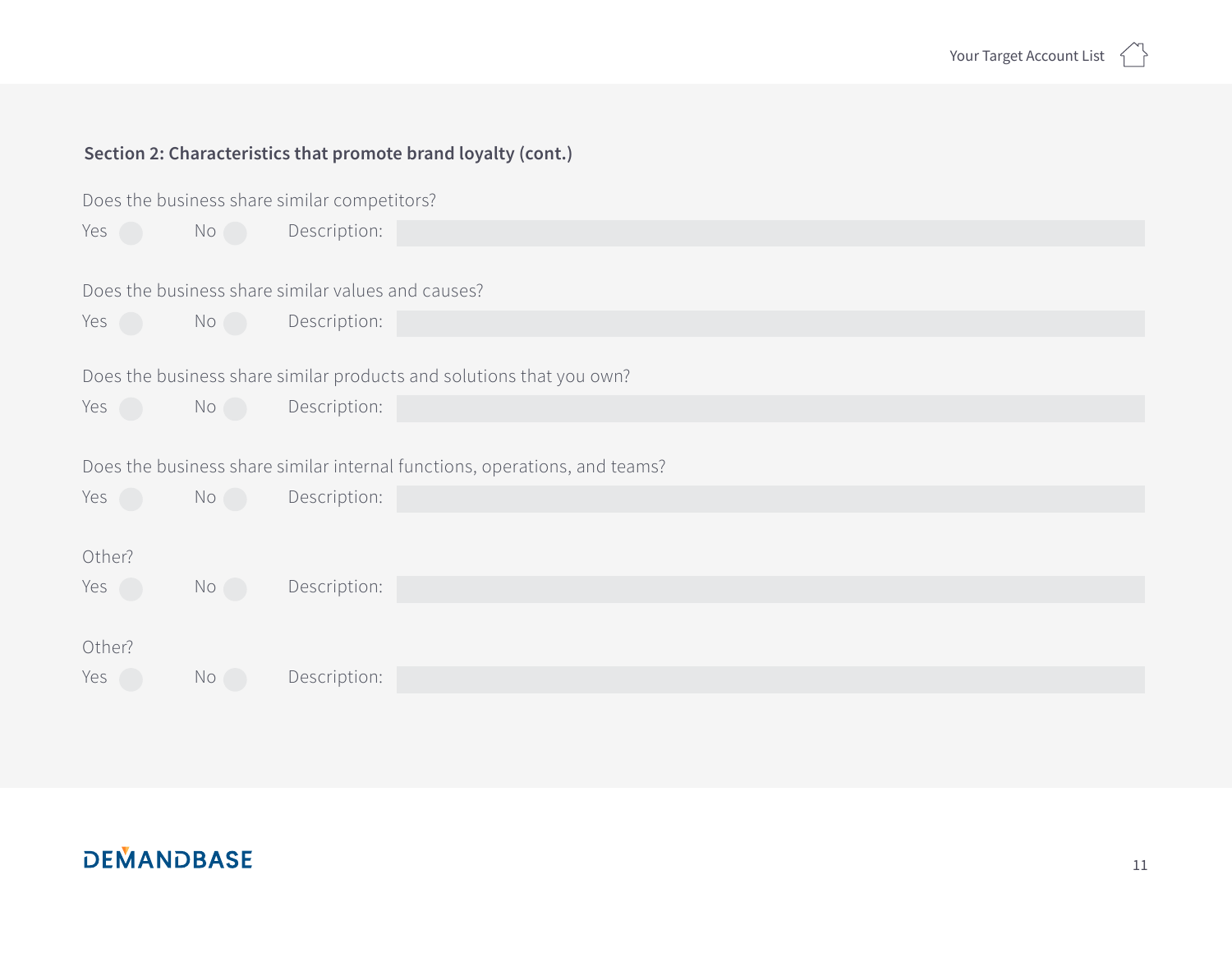## <span id="page-11-0"></span>Create Build Your **Segments**

### **A brief history of segmentation**

Trivia buffs, this one's for you:

Wendell Smith was the first to propose that market segmentation, rather than product differentiation should be at the heart of strategic decision making.<sup>1</sup> (As such, he's considered to be the father of market segmentation.)

That was way back in 1956. If you think we've come a long way since then, we'd agree. After all, placing segmentation front and center of our B2B strategies has become standard practice. It's the first step in being able to communicate with our audiences in relevant and meaningful ways.

Then why, according to the Harvard Business Review, is market segmentation tied to the failure of product launches in America?2 Because even though segmentation is a no-brainer, many organizations are not using it to provide a clear direction for their goals. This section delves into helping you invest in segmentation wisely.

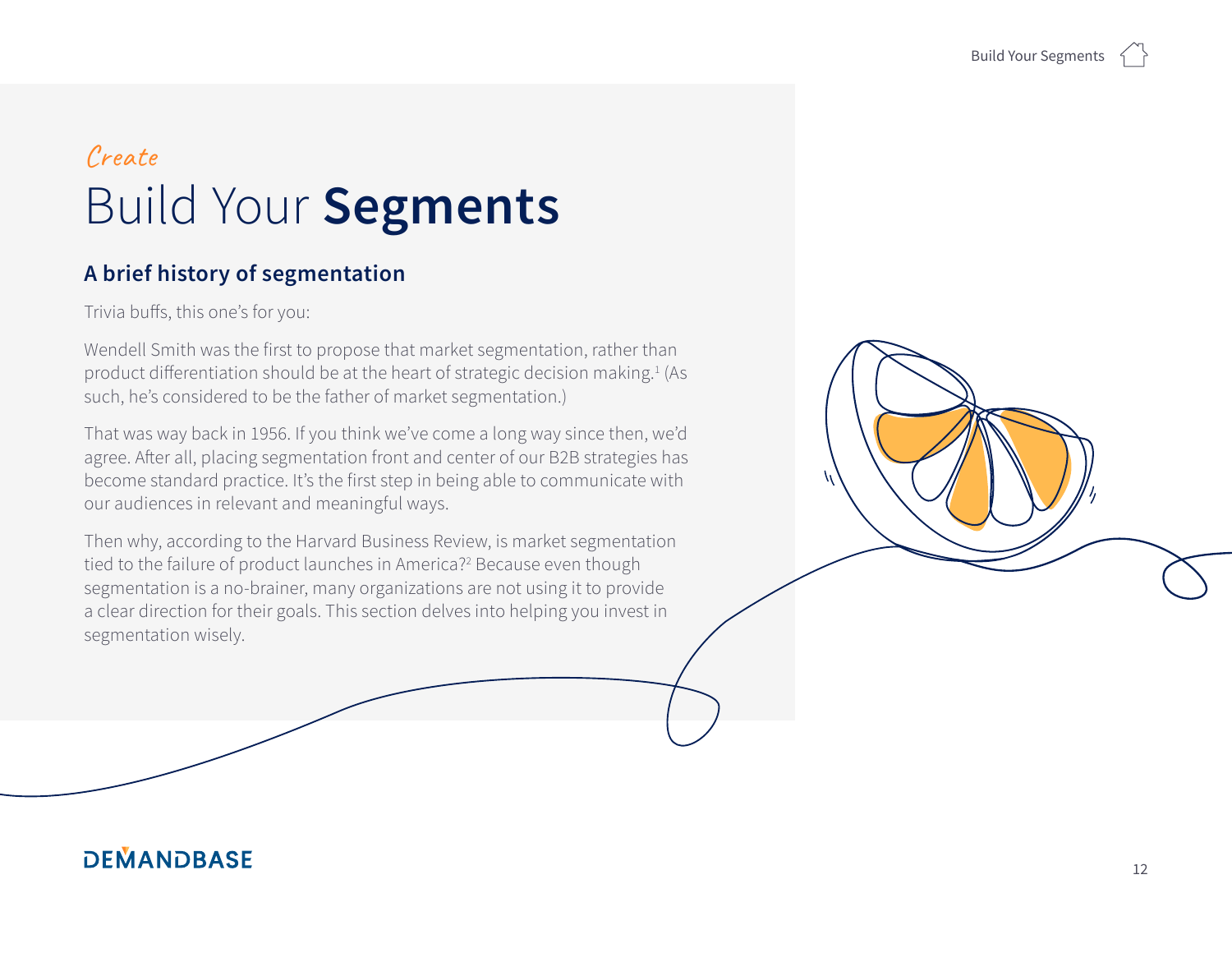#### **Market segmentation begets personalization**

An audience is a segment of your company's target accounts, and it's tied to a marketing initiative. For example, accounts can be prospects, customers, and accounts that attended a webinar, or even accounts that are in a sales rep's territory.

Once you've built your audiences, you can rank them from high to low priority and focus on creating personalized resources based on their priority level.

Lower priority accounts might be great for one-to-few or one-tomany personalized ABM campaigns, while one-to-one marketing methods can be reserved for your highest priority accounts.

10-30% More contextual, immersive, and relevant experiences can increase Marketing spend

efficiency by 10 to 30 percent.

- *McKinsey & Co*

52%

52% of marketers say they customize experiences based on the challenges and needs of the account. - *Demand Gen Reports, 2019 ABM Benchmark Survey*

#### **The sweet spot of segmentation**

The most successful Demandbase customers focus on just four to five key segments at a time. Operationally, it's tough to serve up personalized experiences to more segments than that.

For example, let's say you've built seventeen different experiences for seventeen different segments. When you slice your audiences that thinly, you often end up with sample sizes too small for any meaningful performance data, so decisions about what works and what doesn't may prove difficult. Moreover, accounts that fit into so many segments don't typically represent your best opportunities.

### Effective segmentation

A handful of manageable key segments can represent your best opportunities, on the individual and account level. And that's exactly what you want. Here's an example of effective segmentation:

Example 1: Current customers who've bought Product A but not Product B.

Example 2: Prospects who've visited three solution pages.

Example 3: Prospects who are in the healthcare industry.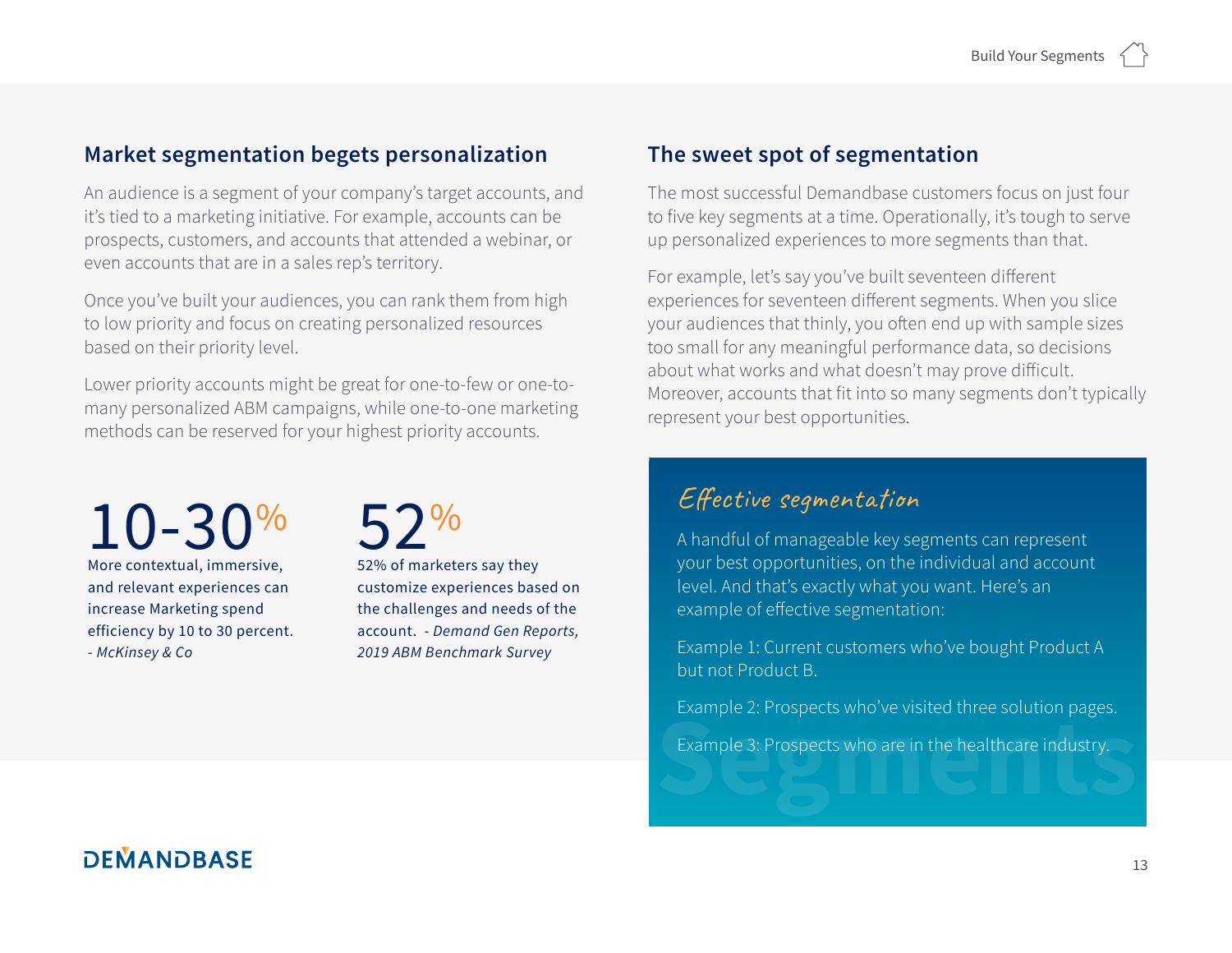#### **Common segmentation approaches**

While you can always leverage the data from the targeting methods you used to identify your TAL to segment your audiences, you can also include more in-depth approaches.

Here's a list of six characteristics typically used by B2B marketers to create segmented audiences.



#### **1. Industry**

Targeting industry verticals is one of the most common ways B2B companies approach their markets, and one of the most successful. Why? Because industry verticals tend to have unique and specific attributes, pain points, and goals.

For example, financial services companies tend to be more conservative and often focus on compliance issues. Whereas manufacturing companies typically care more about cost and time rather than value. And retailers care about maximizing loyalty to customer lifetime value, while software and technology companies are laser-focused on innovation and product adoption.

#### **2. Company size (employee size or annual revenue)**

Mid-market companies typically face challenges that differ significantly from those faced by small businesses or enterprise organizations. They also have different buying committees, sales cycles, and decision processes.

What's more, mid-market tech companies may be focused on productivity gains, while enterprise tech companies may have their sights set on deeper investments in machine learning. Small business tech companies, on the other hand, are often concerned with creating scale.

Just as with industry, you can align your offerings and messages to organization size and use it to shape your segmentation strategy.

#### Making an impression

We typically get just one chance to make a good impression. Focusing your strategy on the industryspecific issues experienced by your accounts is a great way to demonstrate that you know what matters to them and that you offer solutions for their particular needs.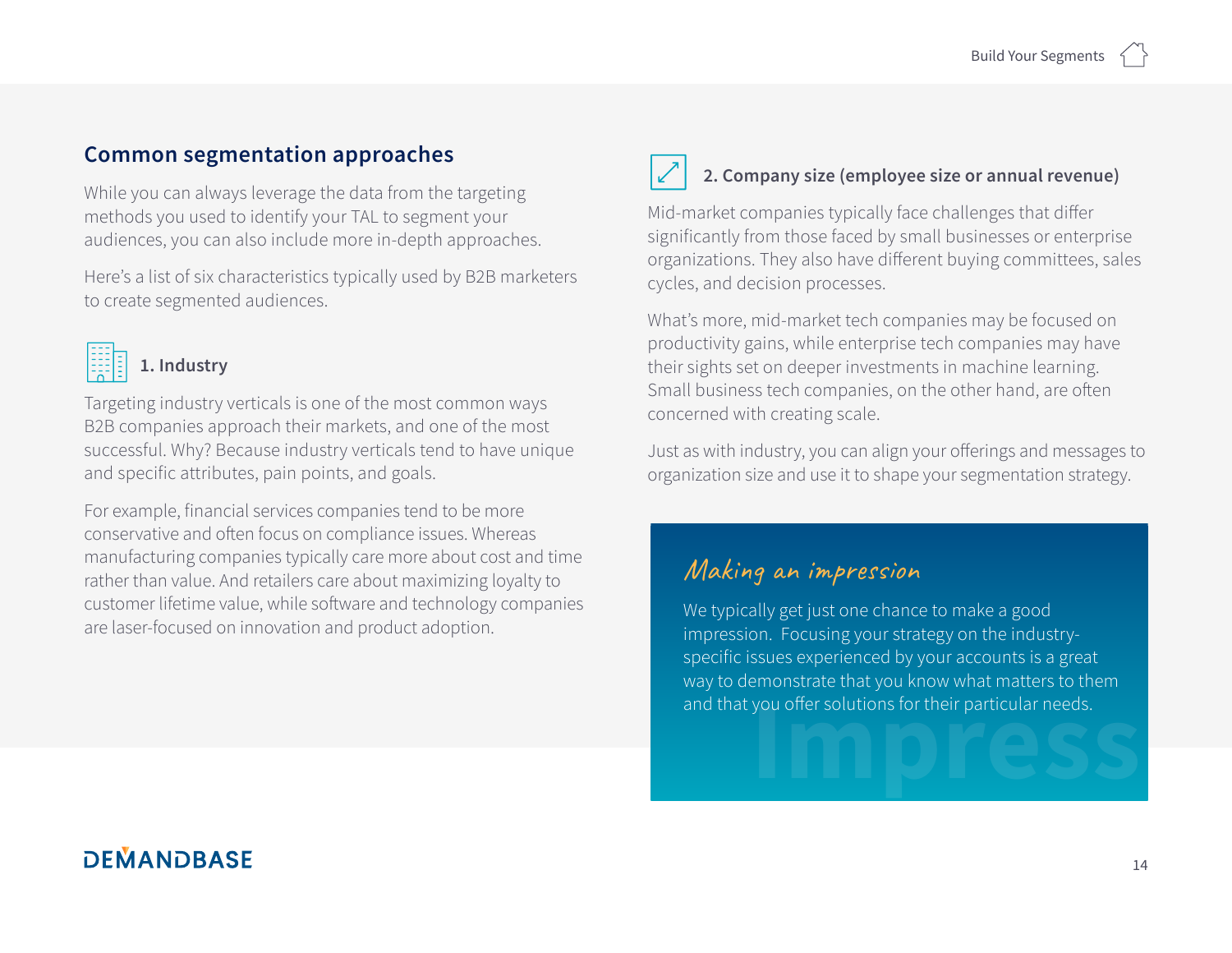## **3. Journey stage**

Understand where your accounts are in the buyer's journey. The messaging that resonates the most with companies that are just becoming aware of your products and services can look very different from the messaging that's addressed to accounts who've been engaged with you for some time or are just about ready to pull the trigger.

Content can play different roles at different stages in the buying cycle, from a whitepaper that defines an industry problem (awareness focused), to data sheets that describe your particular value proposition (engagement focused), to an RFP checklist (consideration focused).

Oh, and if you're ready to double-down on a customer-journeyfocused segmentation strategy, then start with a customer journey map. It will illuminate your account's experiences and how best to reach them where they are at in the buying process.

## **4. Product usage**

Segmentation by product usage is particularly useful for developing engagement strategies that advance cross-sell and upsell opportunities. For example, if you know you've sold a

customer a printer, then an obvious follow-up to their customer experience would be to present them with an offer on their next ink purchase.

## **5. Prospect/Customer/Partner**

Whether you're trying to land new business, expand opportunities with a current customer, or deepen ties with a partner, you'll want to create relevant and targeted messaging that resonates with each type of relationship. Prospects may need to know more about who you are and what you do, while customers may respond well to special upsell offers. Partners, on the other hand, might be motivated by reminders of your position as an industry leader.

## **6. Intent**

Intent-based segmentation approaches are becoming increasingly popular because they are so powerful. We've seen that building audiences around accounts that are researching your brand, topics relevant to your business, or your competitors is a highly successful approach. We'll spend more time on this in the next section, *Campaigns Based on Behavior Segmentation*.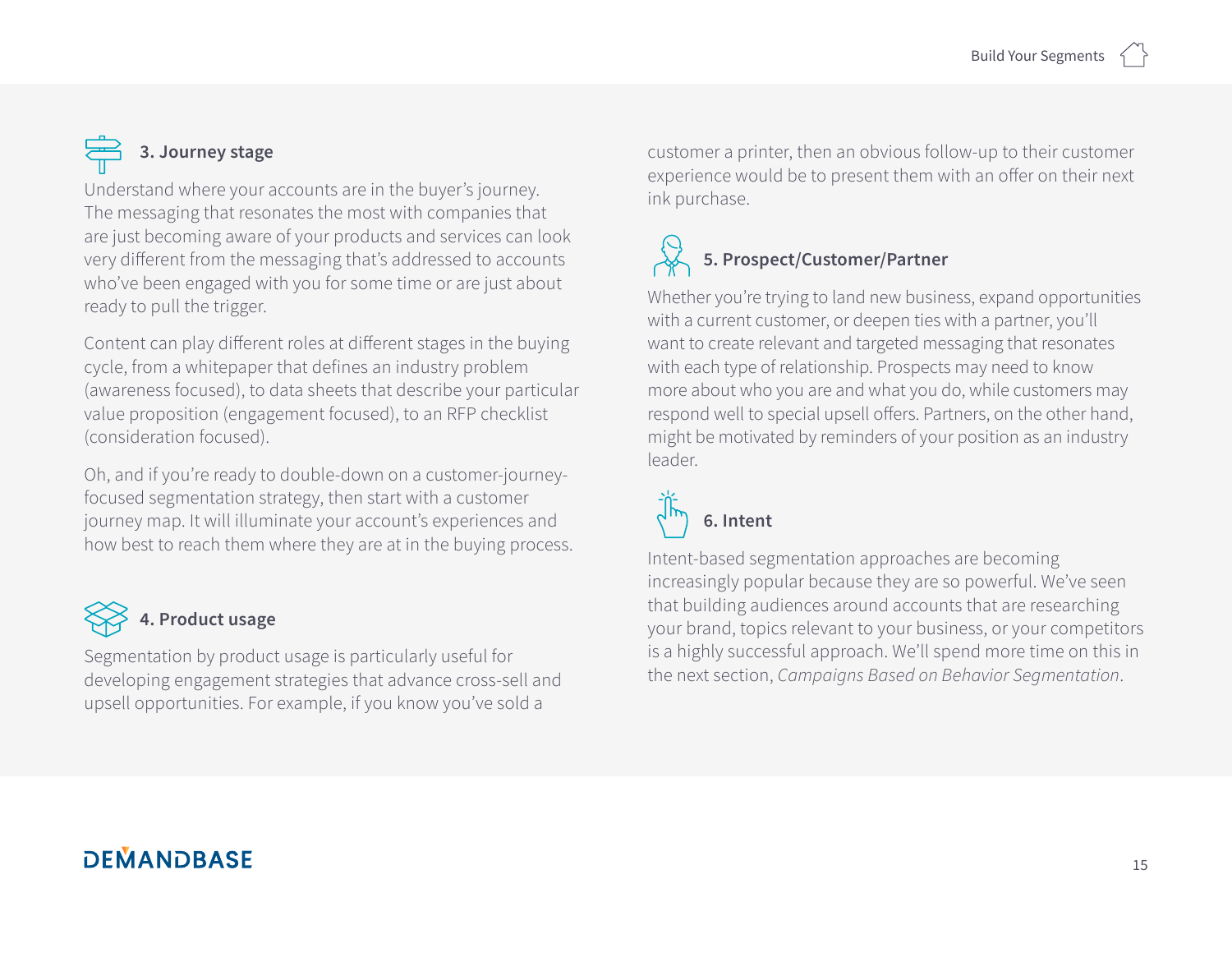#### **Simple, multi-attribute, and advanced segmentation**

Organizations can use one or more segments, alone or in combination, to form simple, multi-attribute, or advanced segmentation strategies.

Below is an example of simple segmentation with one primary segment: industry. The segment has three unique attributes: software & technology, healthcare, and financial services

| SIMPLE SEGMENTATION |                                                                  |  |  |
|---------------------|------------------------------------------------------------------|--|--|
| Segment             | Attribute                                                        |  |  |
| Industry            | Software & Technology<br>Healthcare<br><b>Financial Services</b> |  |  |

Here is an example of multi-attribute segmentation. In this case, the companies we want to target are either in software and technology or healthcare, with medium or high volumes of web traffic. They use specific Marketing technologies and are headquartered in either Canada or the US.

#### MULTI-ATTRIBUTE SEGMENTATION

| Segment                       | Attribute                                                          |  |  |
|-------------------------------|--------------------------------------------------------------------|--|--|
| Industry                      | Software and technology<br>$\bullet$<br>Healthcare<br>$\bullet$    |  |  |
| Web Traffic                   | High<br>$\bullet$<br>Medium<br>$\bullet$                           |  |  |
| Marketing<br><b>Tech Used</b> | Analytics: Adobe or Google Analytics, and MAS:<br>Eloqua or Pardot |  |  |
| Geography                     | US<br>Canada                                                       |  |  |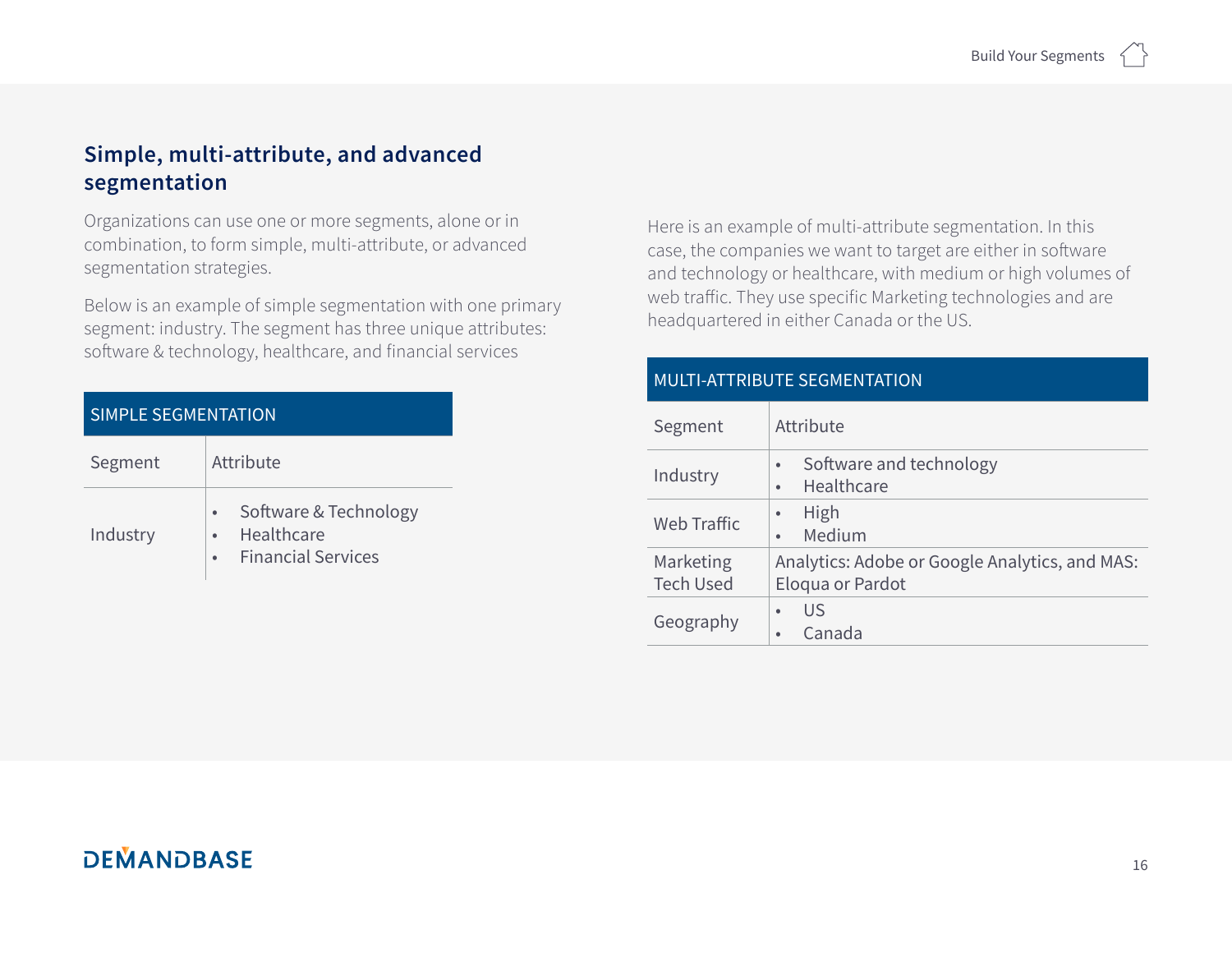As your ABM practice matures, you may progress to more advanced segmentation that uses multiple criteria like those described in the following table.

| <b>ADVANCED SEGMENTATION</b>                       |                                                                                |                                                                                                               |  |
|----------------------------------------------------|--------------------------------------------------------------------------------|---------------------------------------------------------------------------------------------------------------|--|
| <b>Basic Criteria</b>                              | Basic Criteria + Fit                                                           | Basic Criteria + Fit<br>+ Timely Event                                                                        |  |
| • Revenue<br>• Headcount<br>• Region<br>· Industry | • Demonstrating a<br>need<br>• Showing interest<br>in our value<br>proposition | • Researching<br>relevant topics<br>• Engaging with<br>site content<br>• Presence<br>of a buying<br>committee |  |

We recommend starting with just two or three targeted segments. But if you are in a large, complex Marketing department, then you may already be in the throes of executing across many segments. Here's an example of a multi-attribute segmentation strategy built for eight disparate sub-segments, along with example goals for each.

| <b>SEGMENT</b>                                    | <b>SUBSEGMENT</b> | <b>GOAL FOR THIS SEGMENT</b>                         |  |
|---------------------------------------------------|-------------------|------------------------------------------------------|--|
|                                                   | Retail            | \$2mm in pipeline this quarter                       |  |
| Enterprise<br>Customers                           | FinServ           | Increase engmt by 25% this half                      |  |
|                                                   | Other             | Increase web visits by 30% this half                 |  |
| Enterprise                                        | Retail            | Add 16 net new logos to pipeline<br>this quarter     |  |
| Prospects                                         | FinServ           | Increase engmt by 15% this half                      |  |
|                                                   | Other             | Increase web visits by 15% this half                 |  |
| Mid-<br>Product A<br>Market<br>Users<br>Customers |                   | \$8mm upsell to Product B this year                  |  |
|                                                   | Other             | Create \$5mm in upsell<br>opportunities this quarter |  |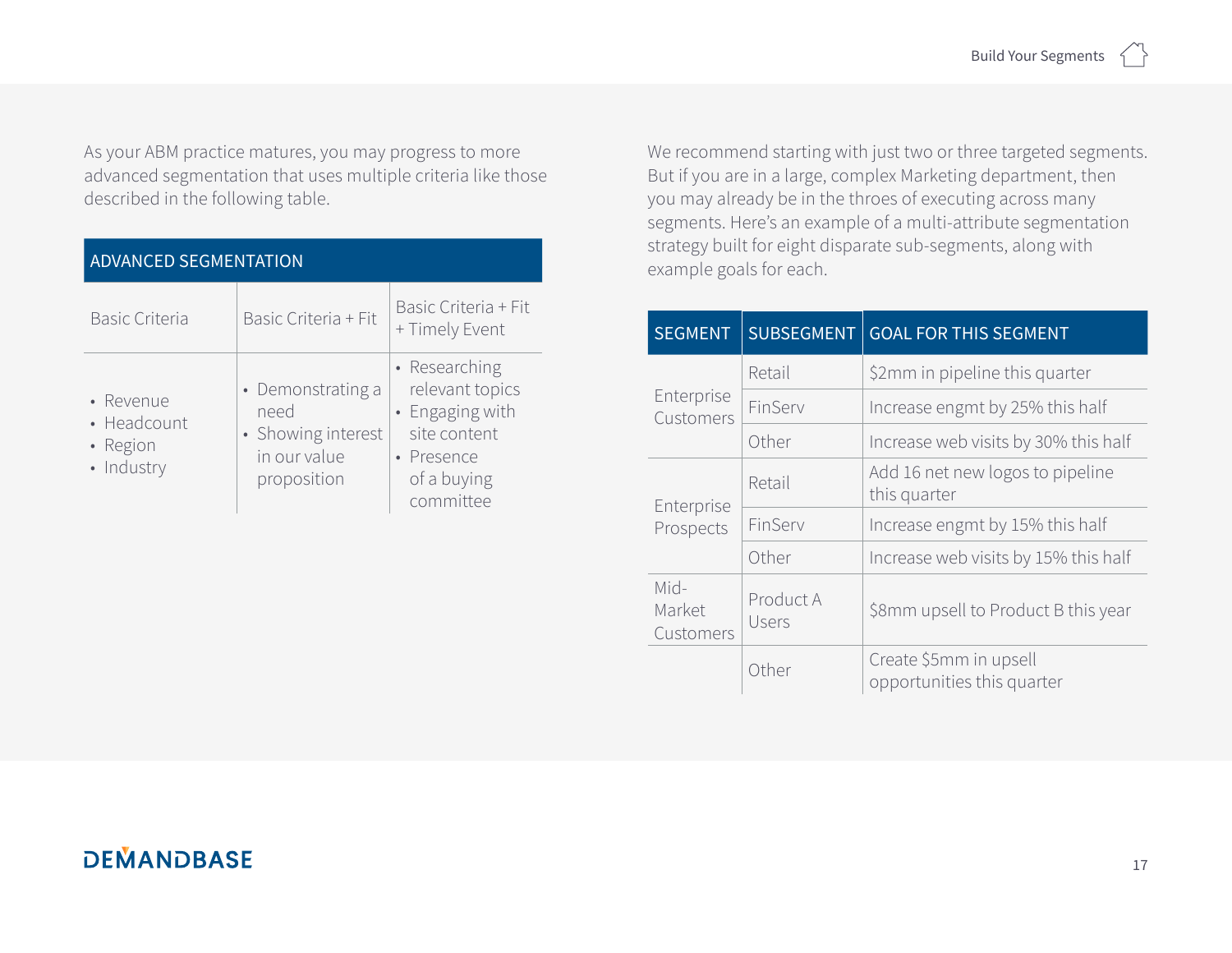#### **Segments prioritized**

Whether you want to launch campaigns against eight subsegments, like in the previous example, depends on access to resources, ability to execute, and budget. If you're like most marketers, you can only go after a few segments because of budget limitations.

Remember: You'll want to ensure you're focused on the segments that represent your best opportunities no matter which approach you use.

#### **Consider the following characteristics when prioritizing your segments:**

- Revenue potential: Identify the accounts that are likely to spend more, either through initial purchase or upsells.
- Resources required: Focus on accounts that won't cost so much to close.
- Journey stage: Consider that accounts lower in the funnel will close faster.
- Firmographic fit: Look for accounts with the right demographics and geographics, including characteristics like number of employees, number of clients, industry, technologies used, type of organization, and location.
- Engagement: Accounts that have engaged with your brand (i.e., first-party engagement) are easier to convert. For example, hone in on accounts with individuals who have attended an event, have popped into your targeted ads, or have been to your website. (Engaged accounts are those that are lower in the funnel.)
- Intent: Identify the accounts that are consuming third-party content online related to your products and services. For a deep dive on the power of intent, check out our eBook Intent [is the New Lead](https://www.demandbase.com/ebook/intent-is-the-new-lead/).
- Sales and support history: Nurture the accounts with which you have good relationships.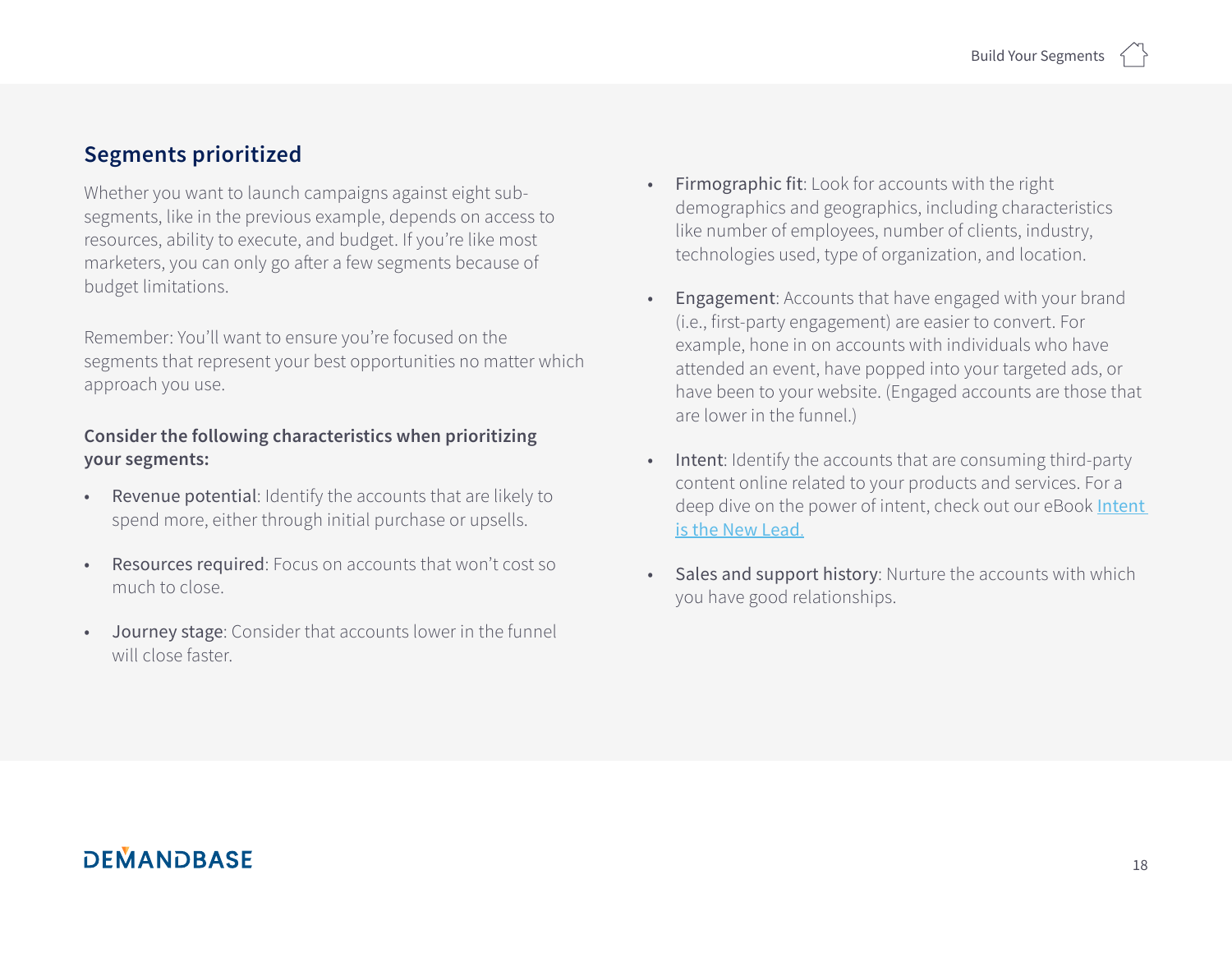#### **Checklist: Vet your segmentation approach**

Once you settle on a segmentation approach, put a critical eye to it. Use this segmentation checklist to determine the viability of each segment.

If the answer to any of the questions is no, then revisit your strategy until you arrive at a model where each segment is uniquely differentiated and includes your best opportunities.

#### **Segmentation Health Check**

|  | Are the segments different in meaningful ways? |  |
|--|------------------------------------------------|--|
|  |                                                |  |

Yes No

Are the segments large enough? (Have you segmented a segment too thinly?)

Yes No

Does each of your target accounts clearly fall into one segment or another?

Yes No

Do you have enough bandwidth to tackle all of the accounts in the segments? Are they manageable?



Do the segments you've chosen represent your best opportunities?



Are your solutions for them uniquely differentiated from the competition?

Yes No

Can you make significant and profitable inroads into the segments?



Do the segments represent growth opportunities?

Yes No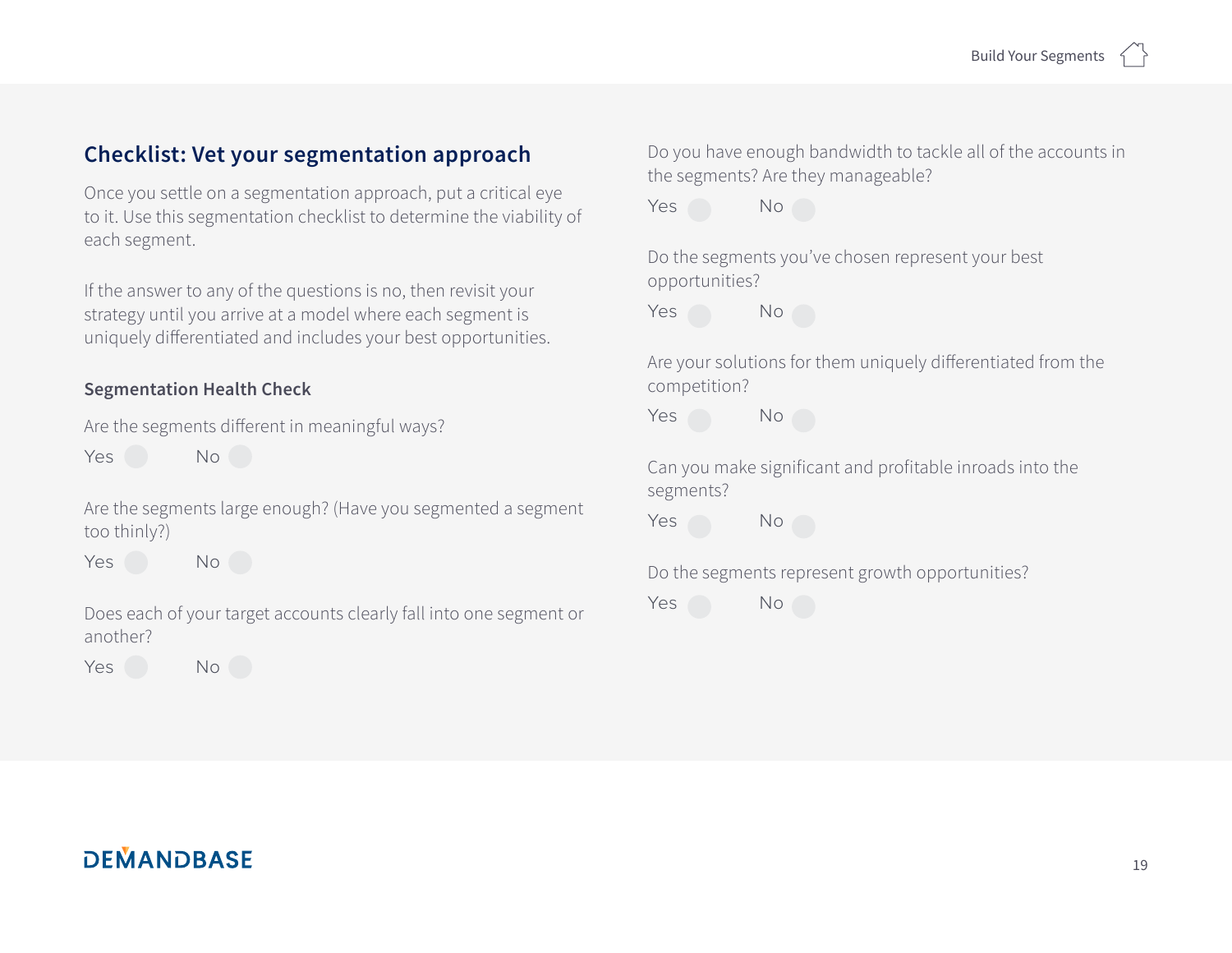#### **Segmentation Health Check (cont.)**

Are they industries, categories, or companies that will expand over time?

Yes No

Do you need to do more research on the key pain points and challenges for your chosen segments? (*Likely, the answer is yes. That's a healthy response. Stay abreast of current industry trends to demonstrate you understand what your customers care about. Regularly monitor the intent of the buying team in your target accounts.*)

Yes No

Have you identified the goals, needs, and motivations among buyers in your segments and how your solutions help to achieve them?

Yes No

Is there proof that your offering is a good fit for your chosen segments? Do you already have customers in the segments on which you've chosen to focus?

Yes No

Have you run your segmentation strategy past Sales leadership. Do they agree that these are the segments that represent the best opportunities for your business?

Yes No

Do you have a process in place for iterating or updating your segmentation strategy regularly?

Yes No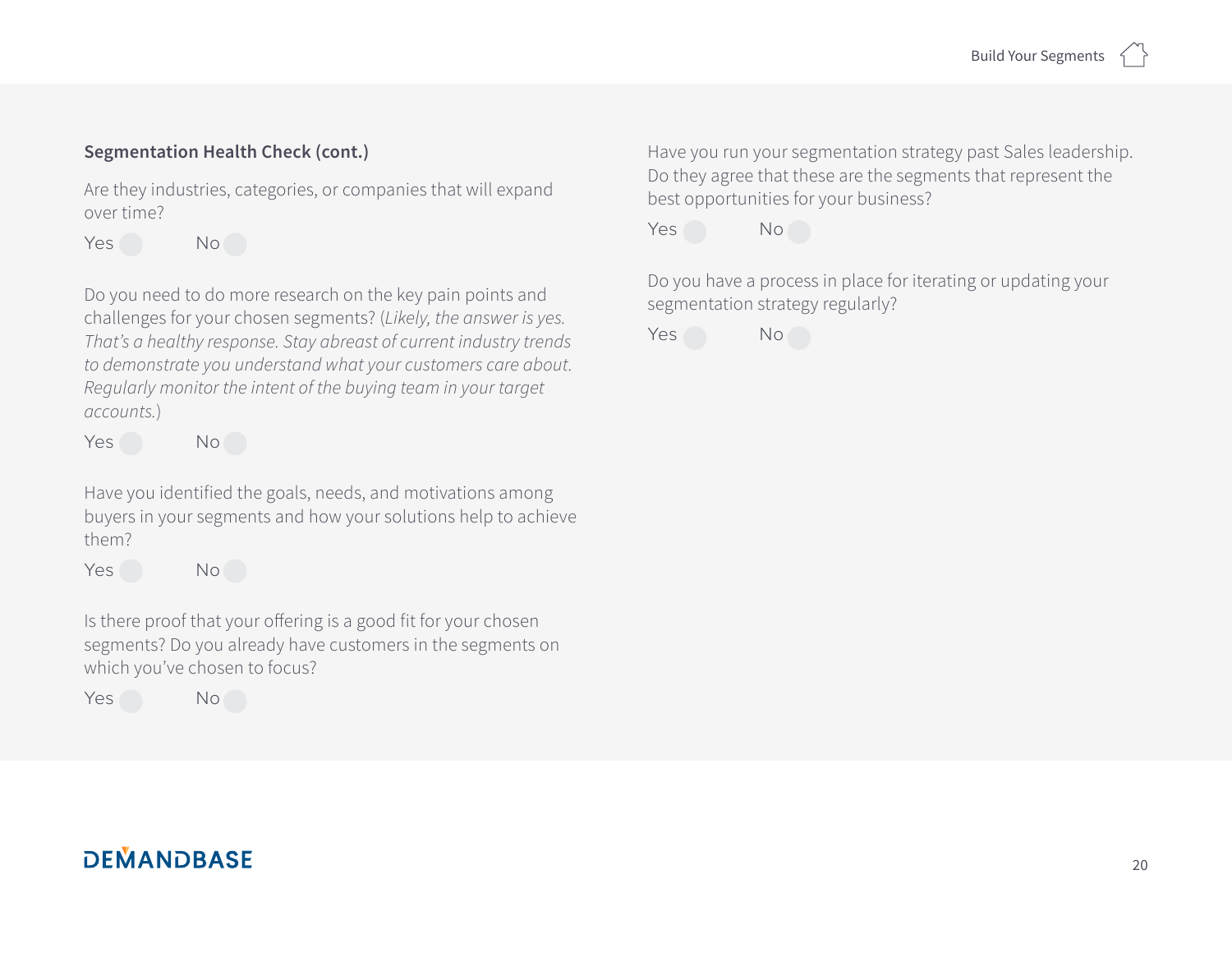## Identify

# <span id="page-20-0"></span>Campaigns Based on **Behavior Segmentation**

You're probably used to seeing customer journey maps where *Awareness*  (the point in the buying cycle where the account is aware of and is researching your brand) is depicted as the first stage, right? But there's something that happens before awareness that's crucial to customer acquisition, and that's *Intent*.

In sections II and III, we introduced how you can use intent to expand and maintain your TAL and segment audiences. In this section, we dig deeper, addressing how you can build a personalized strategy across the account journey by focusing on intent signals.

The fact is, buying activity (intent) is happening even before prospects are aware of and show interest in your business. You want to reach them at that moment—when they first enter the buying process—and then nurture their experience with your brand throughout their journey.



## B2B cycles

B2B cycles are getting longer and involve increasingly more stakeholders. That is why companies that wait for the Awareness and Interest stages to hit (e.g., waiting for leads to come in through form fills) simply don't enjoy the same close rates as those that get in early—<br>by leveraging Intent.<br>**Cycles**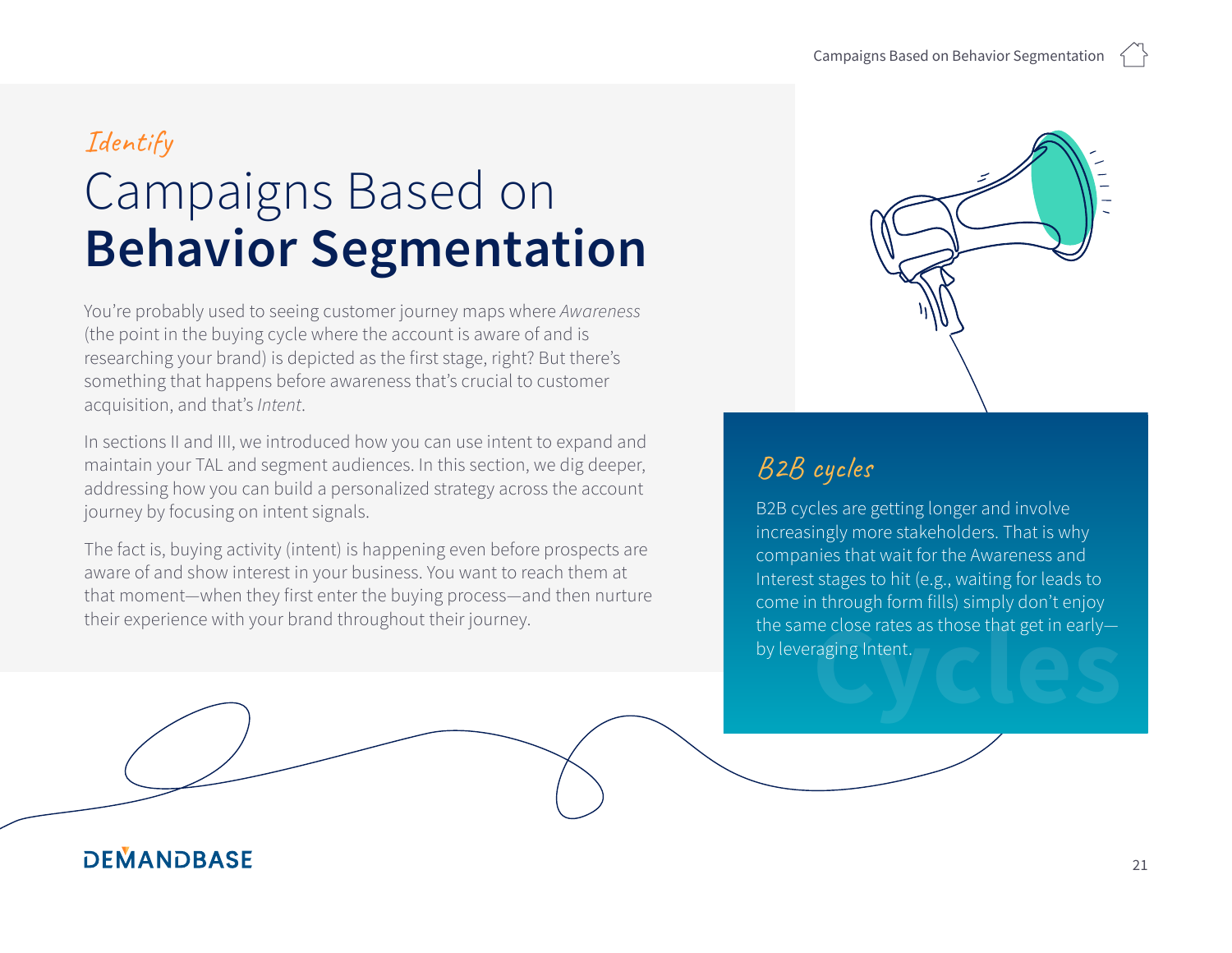#### **Behavioral data for journey-aligned campaigns**

Firmographic segmentation and predictive analytics are effective approaches for developing content that's relevant to a particular segment. However, these approaches don't help you understand what content and offers are the most appropriate at any specific moment, from intent and conversion to loyalty and advocacy.

For effective B2B performance, you'll want to craft timely campaigns and programs that align with the account journey, thereby creating stronger connections with your customers and prospects. By using AI and machine learning technology, we can identify behavior through third- and first-party data that will inform the content of your personalized Marketing programs.

 $48\%$  of Marketing teams

are expected to organize their strategies around the customer journey in 2020, up from 18% in 2019. –*Demand Gen Report's 2019* 

*ABM Benchmark Survey*

 $35\%$ <br>35% of B2B marketers are

expected to make use of intent data in 2020, up from 25% in 2019. -*Target Marketing Magazine*

#### **Three types of behavioral data you can leverage**



If an account is behaving online in a way that signals they're interested in products and solutions relevant to your business, they are showing purchase intent. For example, if your offerings include specific network solutions, and you can identify accounts that are consuming content online around "security software" or "cybersecurity platforms," the odds are that these accounts are good prospects for you.

Building audiences around accounts that demonstrate purchase intent is a great way to narrow the field and focus on accounts representing your best opportunities. Accounts showing purchase intent typically represent a broad set of accounts that have demonstrated interest in all of the terms that are relevant to your offerings.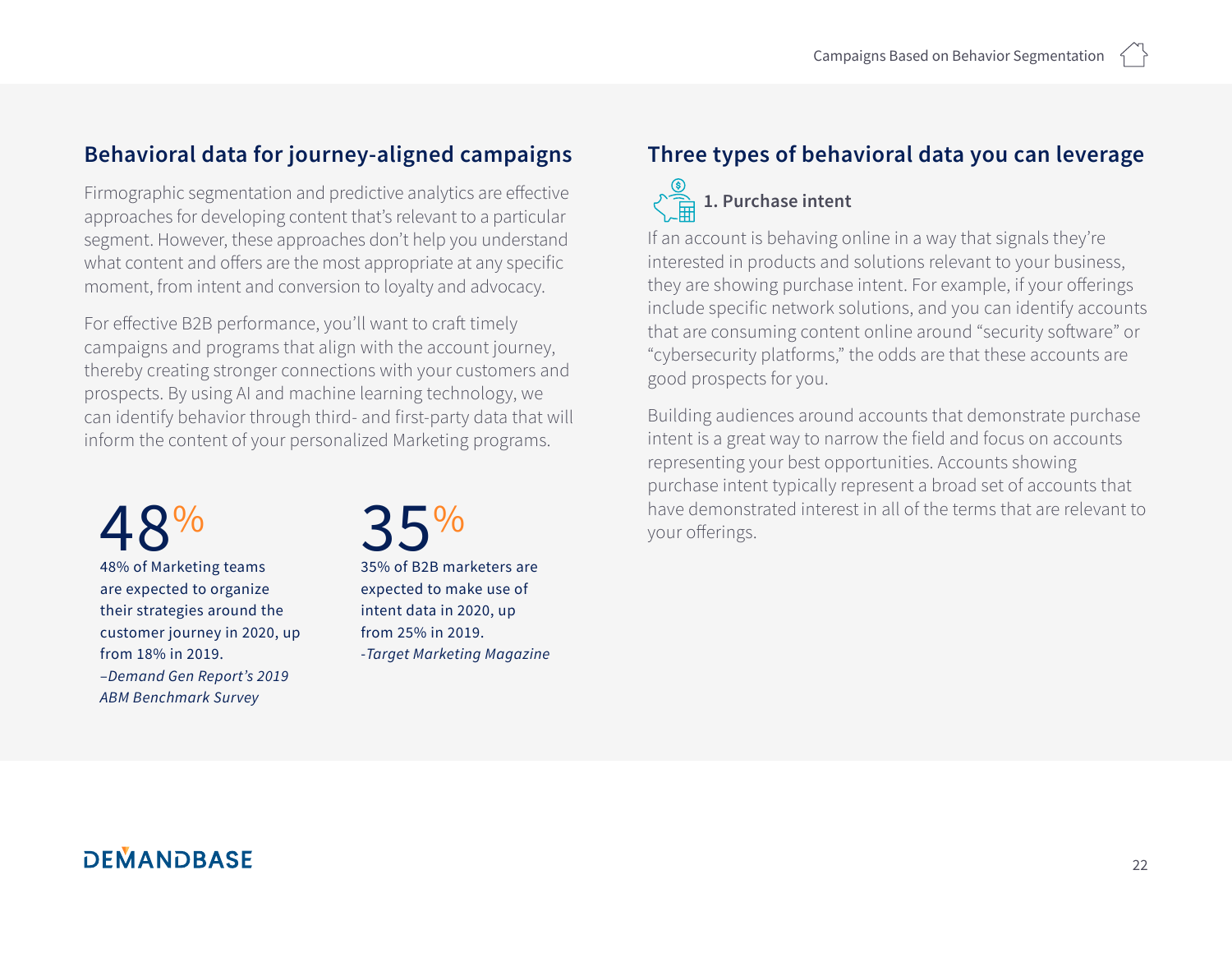## **2. Keyword intent**

Keyword intent is a more specific classification of intent. It's worth your while targeting, advertising, and nurturing accounts according to their particular level of interest. For instance, you may want to deliver different messages to accounts showing interest in "network infrastructure" than you might to those showing interest in "cybersecurity." Using an ABM platform to identify accounts demonstrating general intent is a great place to start. Further, focusing your messaging strategy on trending keyword intent is the next logical step.



Once an account has experienced your brand (e.g., opened personalized ads or went to your site), it's beneficial to segment it according to its level of engagement. The degree to which your account has engaged with your site content is an excellent indicator of where it is in the buyer's journey. Additionally, the degree to which they are engaged with your brand overall is an excellent indicator of what you should do next.

#### **Has an account recently become aware of your brand?**

Nurture your budding relationship. You'll want to deliver messages that reinforce your brand value.

#### **Has an account already visited your high-level product and solution pages?**

Now's the time to deepen your relationship by offering how-to or best practice content.

#### **Is an account signed up to receive content newsletters?**

Weave in middle- and bottom-of-funnel types of Marketing plays, like webinars and field event invitations, to deepen the relationship.

#### **Has an account downloaded an eBook or whitepaper?**

Excellent! You're ready to differentiate your brand by offering third-party validation, like analyst reports touting your position in the marketplace.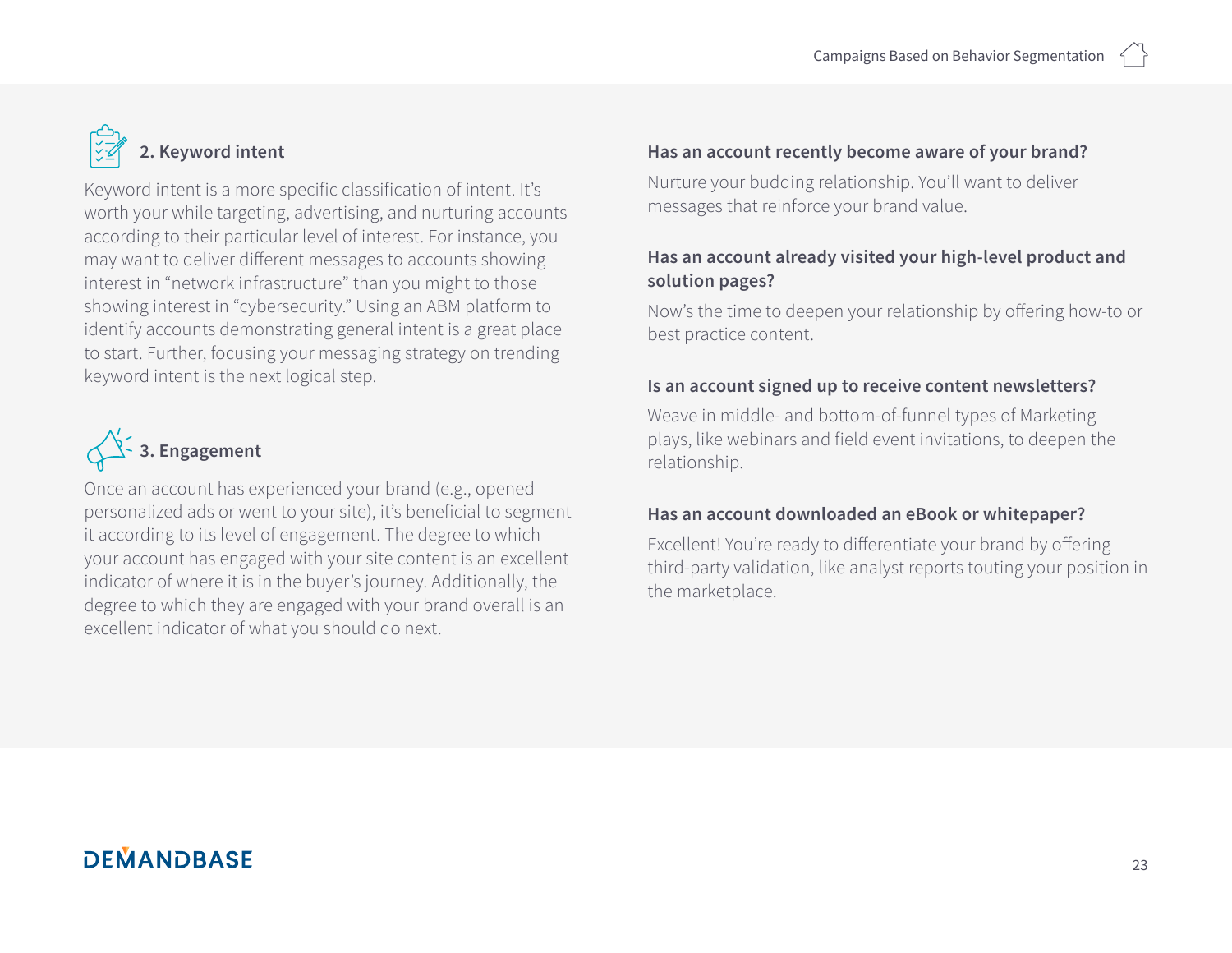#### **Example: Campaigns based on behaviors**

Arguably, some of the most valuable data you can gather on an account is what they are interested in and how deeply they are engaged with your brand ... right now. This is so valuable because it signals to you what behaviors you'll want to drive next and what your campaign objectives should be.

Let's focus on site engagement as an example:

| <b>OBSERVED BEHAVIOR</b> | DESIRED BEHAVIOR                     | <b>CAMPAIGN OBJECTIVE</b> |
|--------------------------|--------------------------------------|---------------------------|
| Offsite purchase intent  | Come to the site                     | Increase awareness        |
| Site visit               | Consume more content and stay longer | Increase engagement       |
| Engaged on site          | Enter sales pipeline                 | Increase conversion       |

Behavioral segmentation also helps you to determine what your content offers and messages should be, and how you'll measure success.

| <b>OBSERVED BEHAVIOR</b>             | <b>DESIRED BEHAVIOR</b>                                 | <b>CAMPAIGN OBJECTIVE</b>                                                  |
|--------------------------------------|---------------------------------------------------------|----------------------------------------------------------------------------|
| Come to the site                     | Thought leadership, webinars, e-books                   | Increase target accounts on site, visitors/<br>account, and visits/account |
| Consume more content and stay longer | Whitepapers, how-to videos, live events                 | Increase page views and session times,<br>decrease bounce rates            |
| Enter sales pipeline                 | Analyst reports, best-practice guides, RFP<br>templates | Increase MQLs, SALs, pipeline opportunities                                |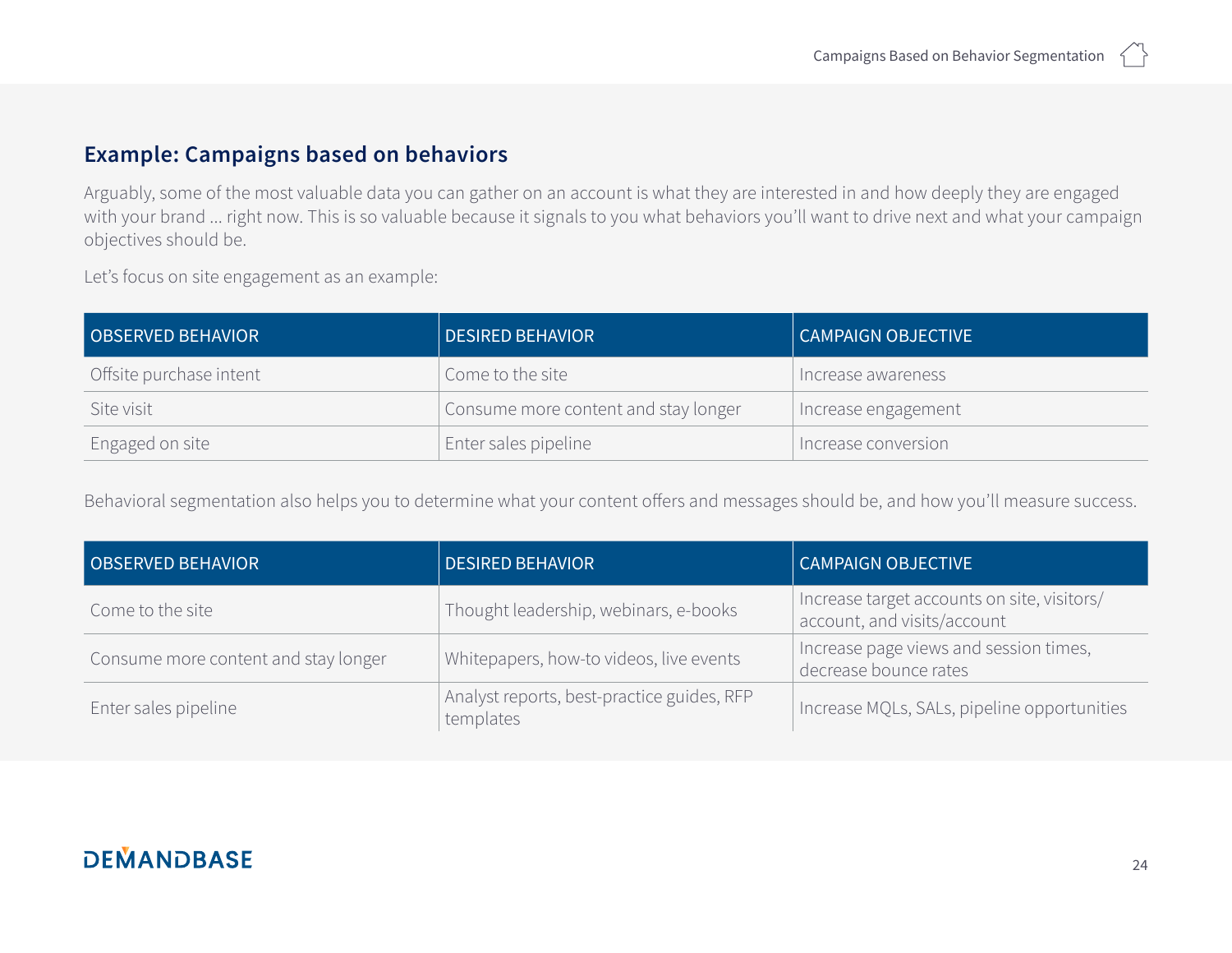#### **Final thoughts on why behavioral data is so important**

Firmographic data describes an account. Behavioral data tells marketers what is going on with an account in real-time. The most successful ABM teams we see are those that fully leverage both types of data to build audiences and execute timely programs against them.

B2B leaders don't wait for form fills to gather data on an account. They let AI and machine learning uncover earlier insights for them. They don't guess as to where an account is in their customer journey. They let engagement data tell them.

By harnessing the power of technology, B2B leaders can demonstrate that they understand their specific business needs and where they are in their customer journey instead of relying upon one-size-fits-all messaging and content.

## Customer's Journey

This is the journey map we use at Demandbase. We use our ICP and the power of technology to identify how an account is experiencing our brand, and we use this information in our market segmentation:

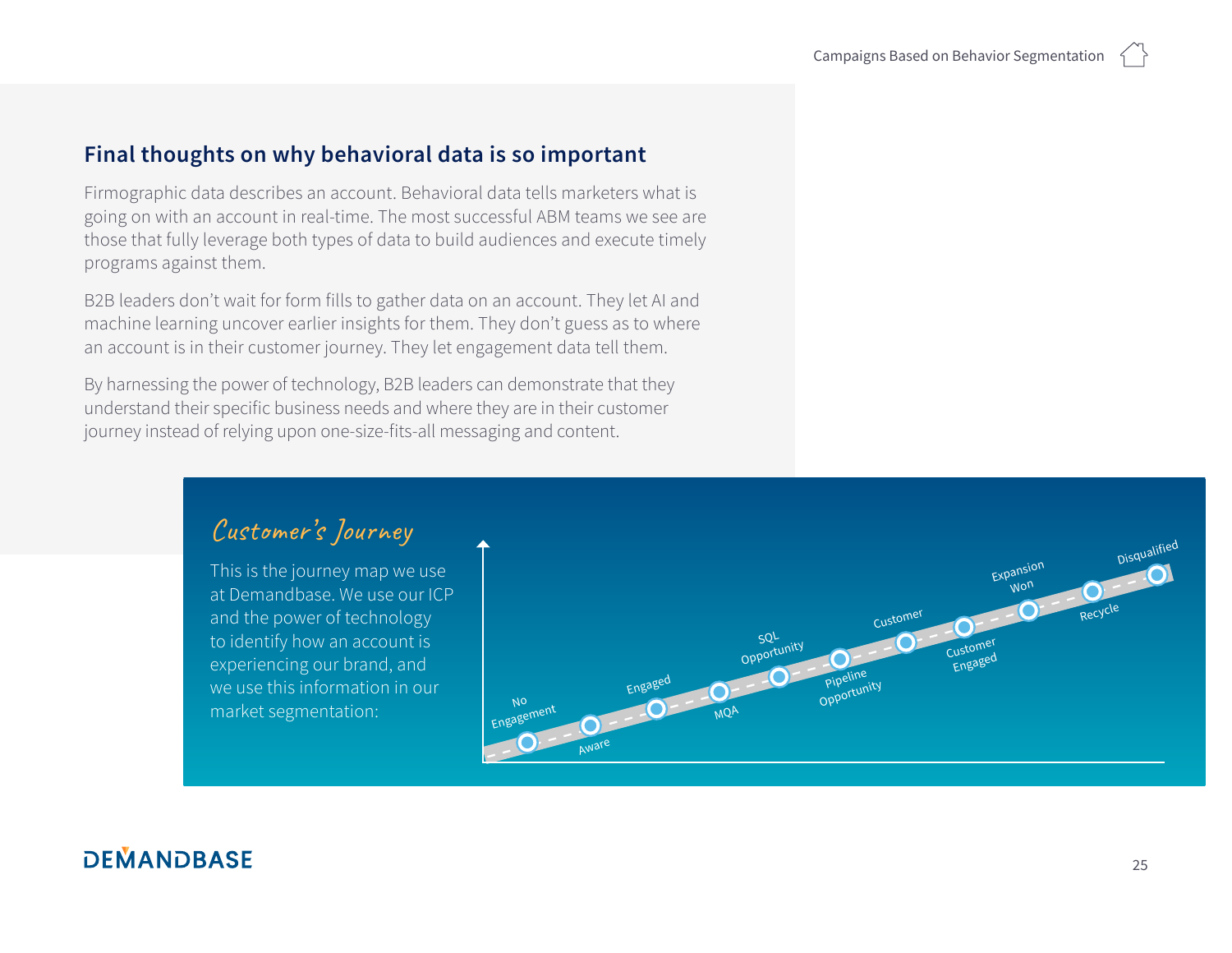#### Review

# <span id="page-25-0"></span>**Six best practices**  for segmentation

### **1. Practice total TAL management**

Don't manage your Target Account List in isolation, and don't let it get stale. Campaign managers, field marketers, digital marketers, marketing and sales operations leaders, and Sales development leaders should be a part of your ABM Leadership Team and meet regularly to review your TAL.

As your business changes with the addition of new products and solutions, your TAL can grow. As you learn more about the accounts on your list over time, you can weed out those accounts that haven't proven to be a good fit. And as your ABM practice matures, your list should grow and become more focused. In time, a higher percentage of revenue should be coming from target accounts.

#### **2. Be smart about segmentation**

Don't try to be all things to all accounts with one-size-fits-all campaigns and experiences. The greater degree to which you can personalize your programs, the more success you'll have. Your customers and prospects expect messaging that's relevant to their industry, business, and unique needs. That means using firmographic data, predictive analytics, and behavior-driven data to build and refine your segmentation approach, so you remain relevant and can build meaningful relationships with your customers and prospects.



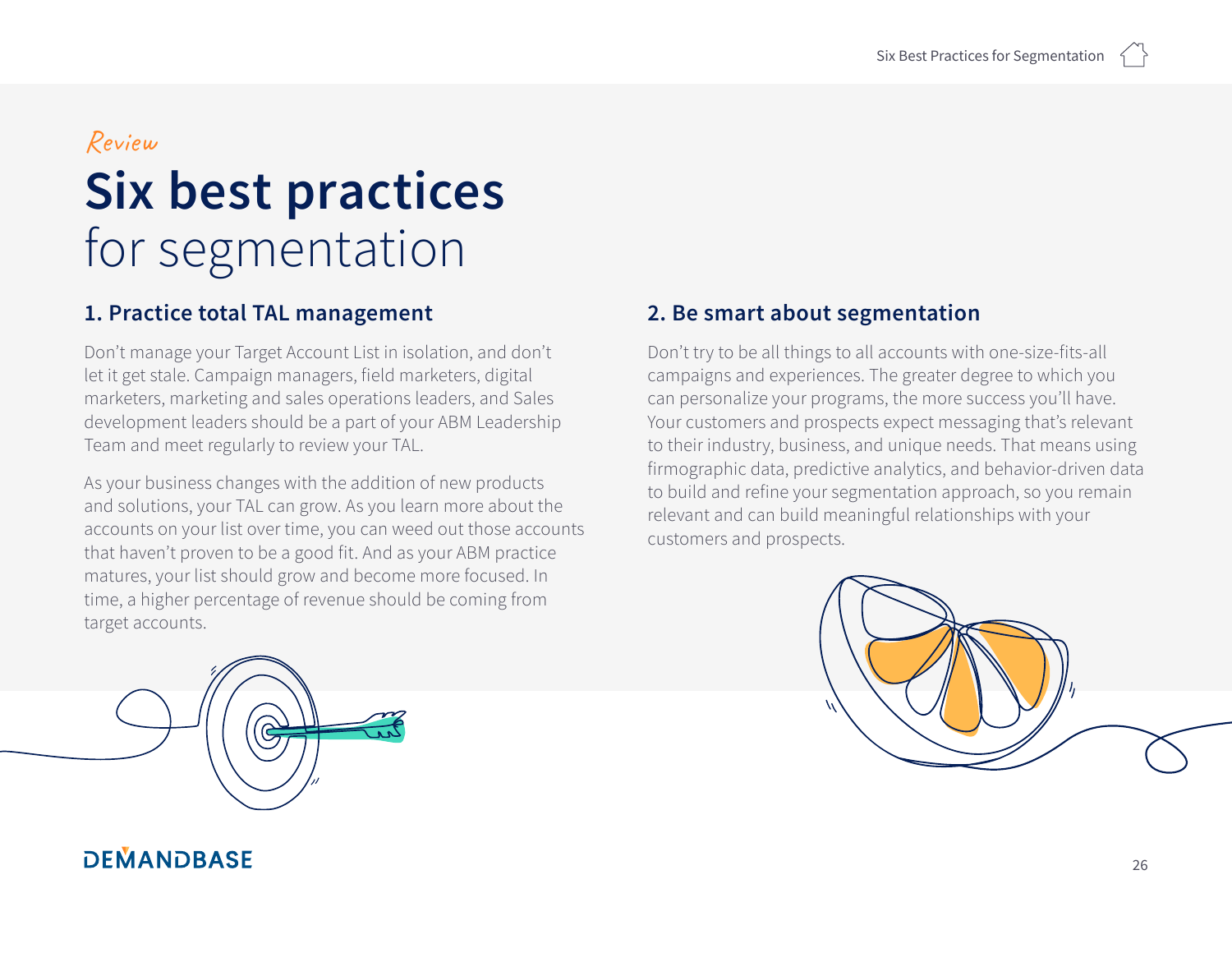#### **3. Lean on intent**

At Demandbase, we are fond of saying *intent is the new lead*. With purchase cycles getting longer and involving more stakeholders, it's important to reach out to accounts early in the process—not just when they complete a form, but when they show off-site intent: when they begin researching topics relevant to your offerings. You can build audiences around those accounts, share them with your Sales teams, include them in your ad campaigns, and launch multi-channel ABM plays. Then, hone your messaging further by focusing on keyword intent to differentiate your business.

#### **4. Deliver timely, relevant experiences**

Instead of delivering generic messages around your brand, deliver relevant experiences around your audience's key interests—and strike while the iron is hot!

Don't waste time, energy, or advertising dollars on accounts that aren't in-market. Even if you are focused on the right audience, you don't want to blow your chances with them by sending the wrong message.

Customers and prospects want to know that you understand their business and feel their pain—while they are in pain, not after they've just bought a competitive solution, realigned their interests, or updated their business model to meet market conditions.

#### **5. Deliver insights to Sales in real time**

If an account is surging on key terms that are showing buying intent, you probably won't want to launch an email campaign or personalized ads as follow up plays. Instead, Marketing should share real-time alerts with Sales. That way, Sales can reach out immediately to those accounts with one-to-one interactions. What's more, if Sales is armed with knowing what those key terms were that the account was surging on, then their outreach can be even more effective.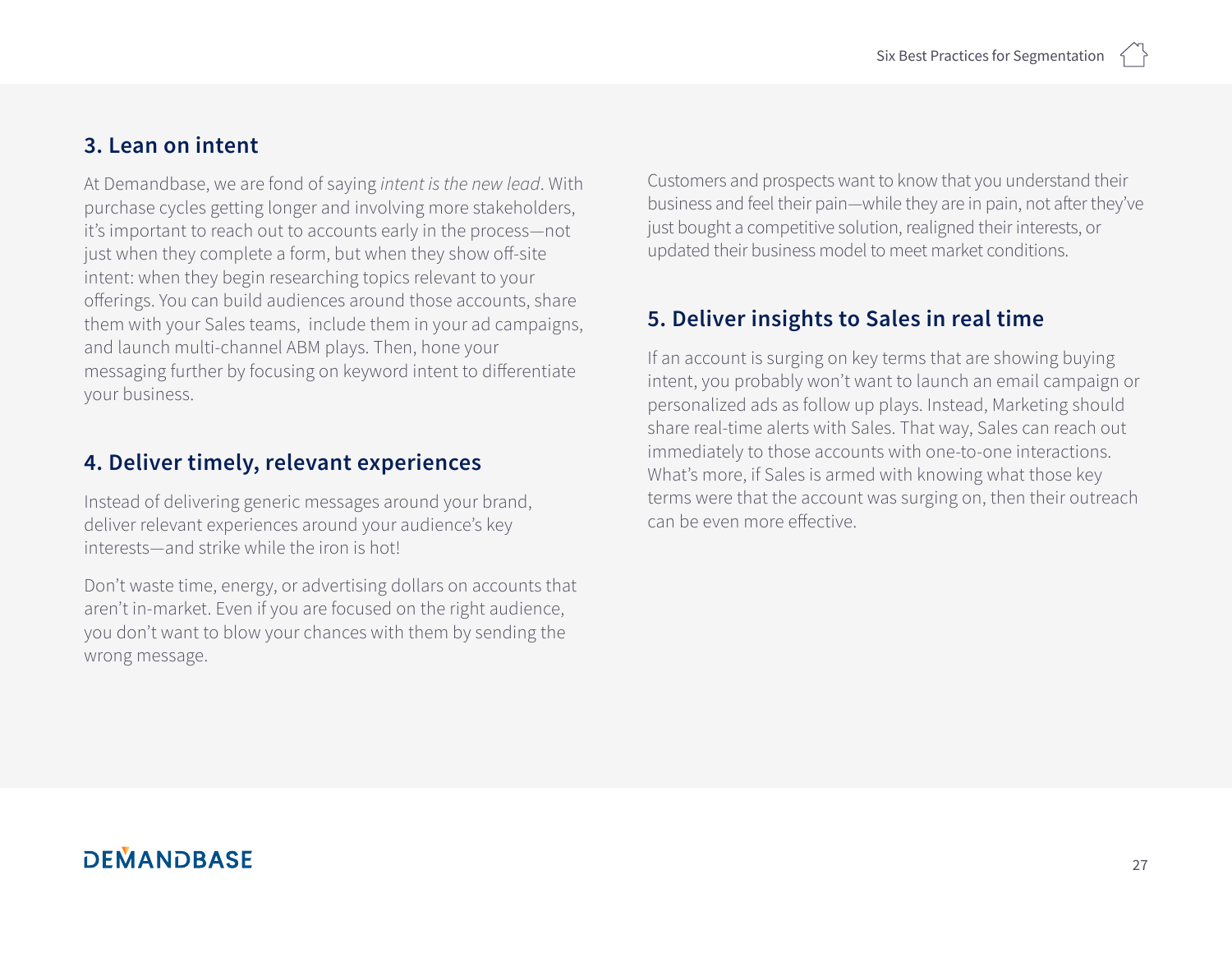#### **6. View your strategy from a journey-based lens**

Developing audiences around firmographic criteria is great. It helps ABM teams deliver the right content to the right accounts. But developing audiences around the account journey is a game changer. It helps ABM teams to deliver the right content to the right accounts at the right time.

Here's a simple yet effective approach:

- 1. Reignite stalled accounts. Consider which ad messages are best for inmarket accounts that haven't been to your site in the last 90 days.
- 2. Create an audience of engaged accounts. Identify those with at least three page views, and develop content that further engages them and keeps them interested.
- 3. Develop content for the long game. Because B2B sales cycles are so long, be aware that you may have to keep audiences engaged for quite some time. Be prepared to develop sophisticated content strategies that not only keep them engaged, but to deepen their relationship with your brand.
- 4. Create an audience of MQLs. When it comes to increasing pipeline opportunities, create an audience around your Marketing-qualified leads and target them with case studies and third-party validation that will pull them over the fence.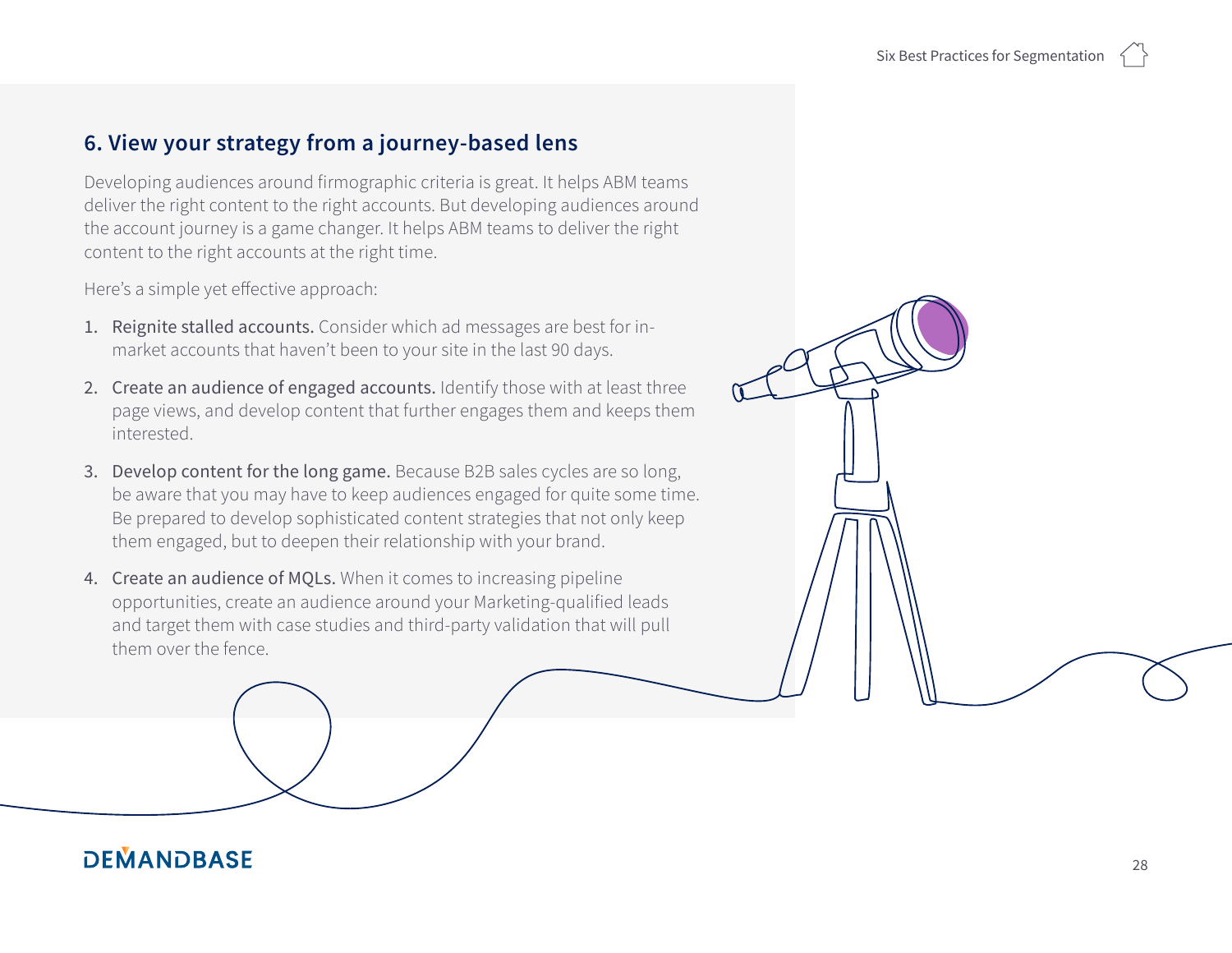## <span id="page-28-0"></span>Closing Keep Your Eye **on the Prize**

How do you know if you've nailed your market segmentation strategy?

Just like any work of art, it requires analysis of all the formal elements. You have to step back to see the full picture and lean in to see the finer details. In the world of ABM, it comes down to tracking your performance.

Upper- and mid-funnel metrics like awareness and engagement are good early indicators of whether accounts are likely to turn into revenue. The final test of your audience strategy is what percentage of your audience makes it into the pipeline, and what converts into closed/won business. Don't forget to analyze the success of your audience strategy against other business outcomes like average deal size, total annual revenue, sales velocity, and retention.

The better you get at defining audiences around your best opportunities and moving them through the account journey, the better the business outcomes you should see. Isn't that a pretty picture?



## Get a demo

Demandbase One is the only ABM solution that connects everything Sales and Marketing teams need to win in today's B2B landscape.

audiences to close more deals, faster.<br> **Schedule a demo today** See for yourself how Demandbase uses firstparty data, third-party data, AI, and machine learning to help you easily segment your

 **Schedule a demo today**